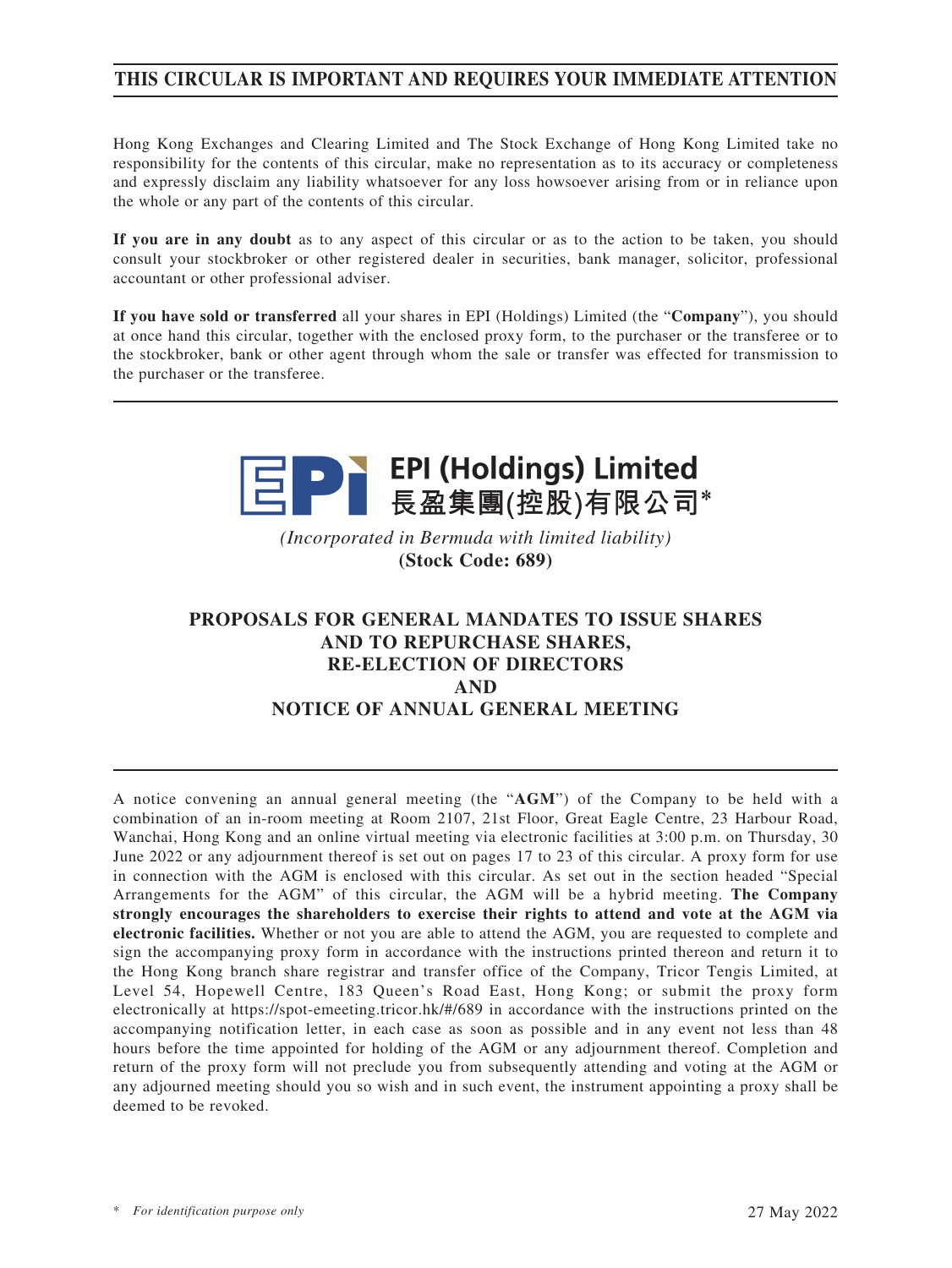# **CONTENTS**

# *Page*

|                                                             | $\overline{1}$ |
|-------------------------------------------------------------|----------------|
|                                                             | $\overline{4}$ |
| <b>LETTER FROM THE BOARD</b>                                |                |
|                                                             | 6              |
|                                                             | $\tau$         |
|                                                             | $\tau$         |
|                                                             | $\tau$         |
|                                                             | 8              |
|                                                             | 9              |
|                                                             | $\mathbf Q$    |
|                                                             | 9              |
|                                                             | 10             |
| APPENDIX II - DETAILS OF DIRECTORS PROPOSED FOR RE-ELECTION | 14             |
|                                                             | 17             |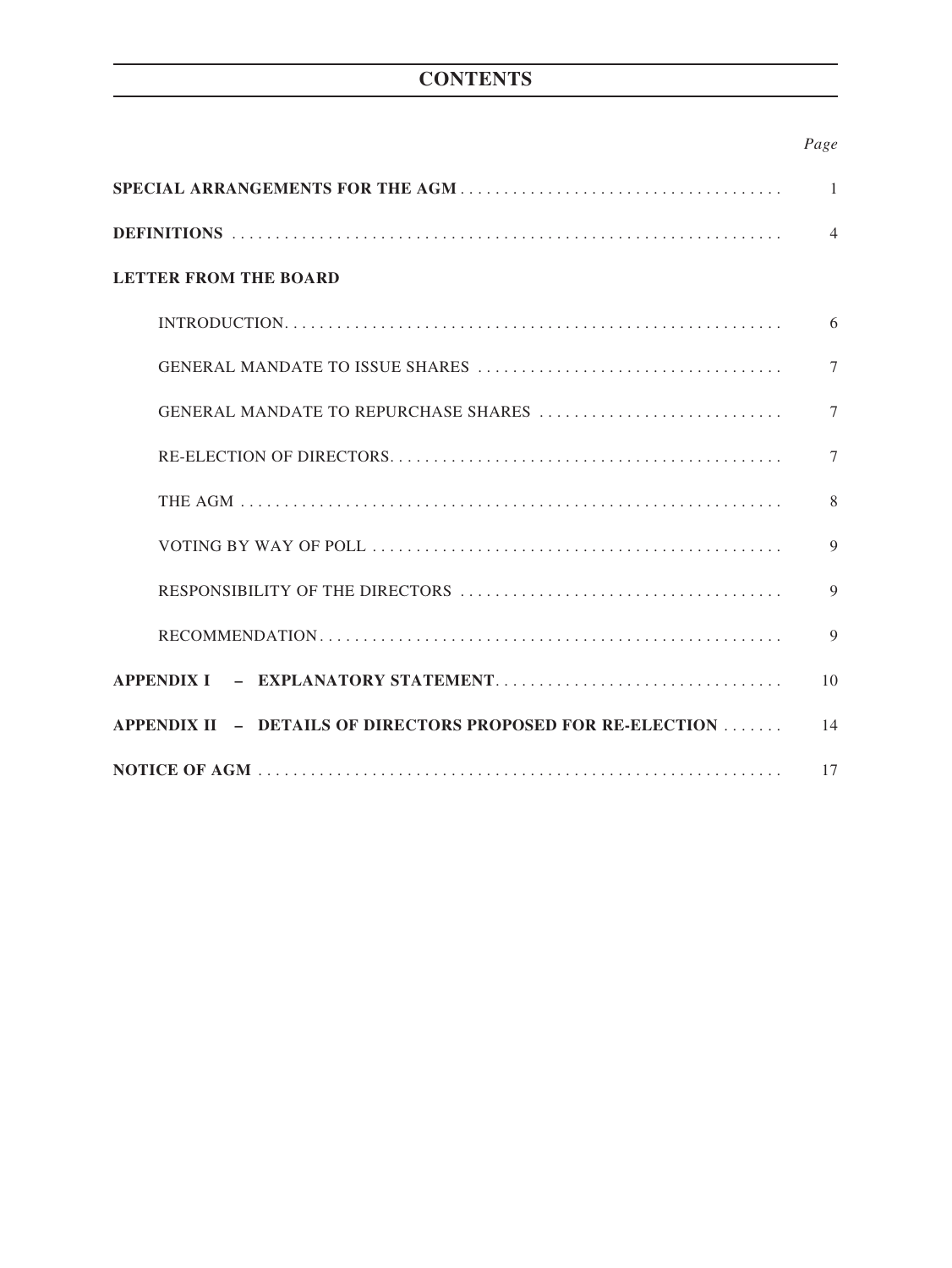Capitalised terms used in this section shall have the same meanings as those defined in this circular, unless the context requires otherwise.

The Company does not in any way wish to diminish the opportunity available to Shareholders to exercise their rights and to vote, but is conscious of the need to protect the AGM attendees from possible exposure to the COVID-19 pandemic. For the sake of health and safety of the AGM attendees, and in light of the latest Prevention and Control of Disease (Prohibition on Gathering) Regulation (Chapter 599G of the Laws of Hong Kong), the Company would be adapting the arrangements for the AGM to minimise attendance in person, while still enabling Shareholders to vote and ask questions. Details of the special arrangements for the AGM are set out below.

### **ATTENDING THE AGM BY MEANS OF ELECTRONIC FACILITIES**

The AGM will be a hybrid meeting using the e-Meeting System provided by Tricor Tengis Limited, the Hong Kong branch share registrar and transfer office of the Company, which allows Shareholders to participate in the AGM online in a convenient and efficient way from anywhere with an internet connection, in addition to the traditional physical attendance at the AGM.

The Company strongly encourages Shareholders to attend, participate and vote at the AGM through online access by visiting the e-Meeting System, instead of attending the AGM in person which may or may not be possible subject to restrictive measures on social distancing imposed by the Government from time to time. Physical attendance is not necessary for the purpose of exercising shareholder rights. Shareholders participating in the AGM using the e-Meeting System will also be counted towards the quorum and they will be able to submit questions and cast their votes through the e-Meeting System.

The e-Meeting System permits a "split vote" on a resolution, in other words, a Shareholder casting his/her/its votes through the e-Meeting System does not have to vote all of his/her/its Shares in the same way (i.e. "**For**" or "**Against**"). In the case of a proxy/corporate representative, he/she can vote such number of Shares in respect of which he/she has been appointed as a proxy/corporate representative. Votes cast through the e-Meeting System are irrevocable once the votes have been casted. The e-Meeting System will be opened for registered Shareholders and non-registered Shareholders (see below for login details and arrangements) to log in approximately 30 minutes prior to the commencement of the AGM and can be accessed from any location with internet connection by a mobile phone, tablet or computer device. Shareholders should allow ample time to check into the e-Meeting System to complete the related procedures.

#### **Registered Shareholders**

Registered shareholders will be able to attend the AGM, submit questions and vote online through the e-Meeting System. Each registered Shareholder's personalised username and password will be sent to him/her/it under separate letter.

Registered Shareholders who do not receive their personalised username or password by 3:00 p.m. on Wednesday, 29 June 2022 may contact Tricor Tengis Limited for assistance at +852 2980 1333 between 9:00 a.m. to 5:00 p.m. (on a Business Day) or by email to is-enquiries@hk.tricorglobal.com.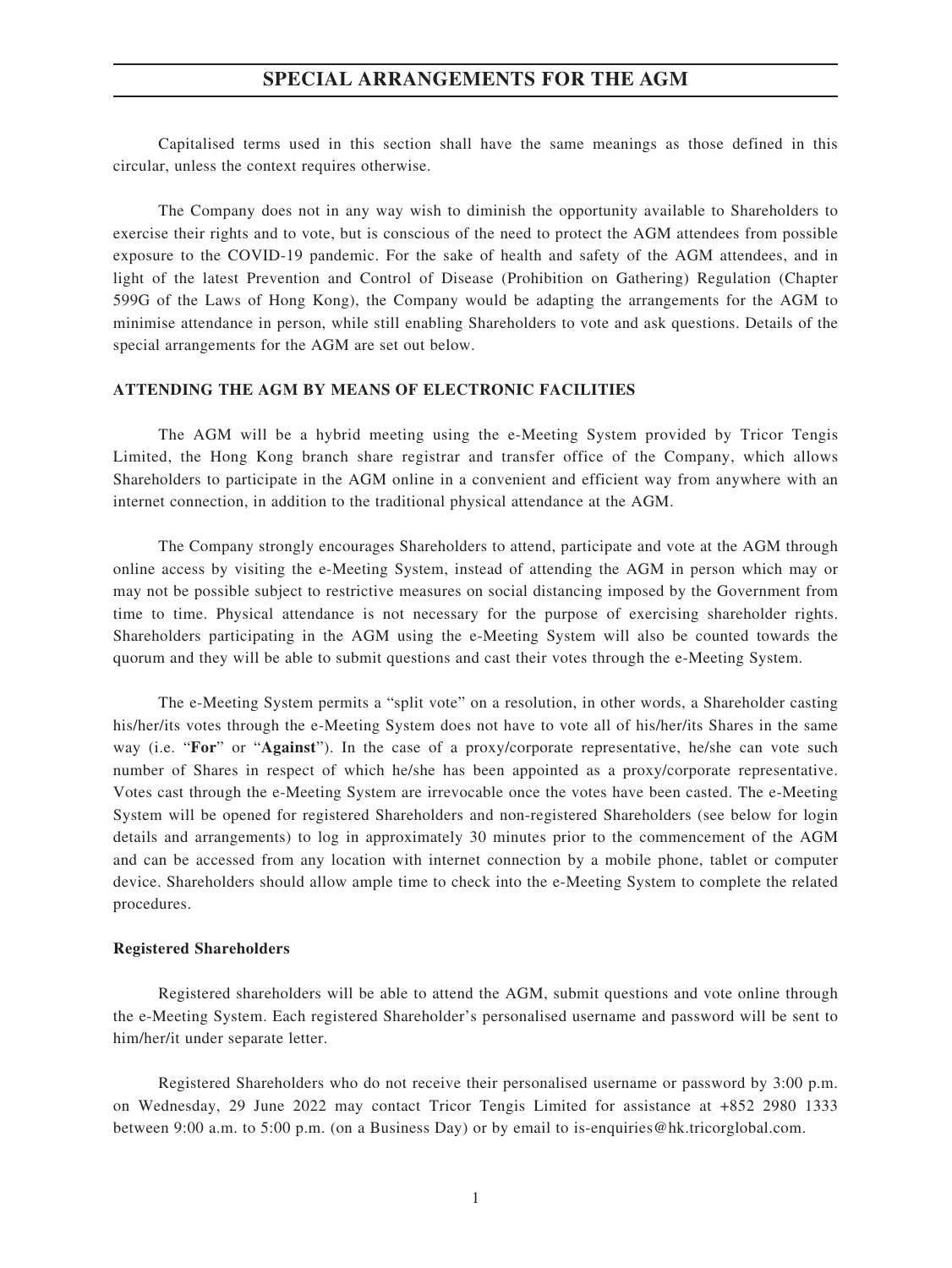#### **Non-registered Shareholders**

Non-registered Shareholders whose Shares are held in the Central Clearing and Settlement System through bank, stockbroker, custodians or Hong Kong Securities Clearing Company Limited (collectively the "**Intermediary**") may also be able to attend the AGM, submit questions and vote online through the e-Meeting System. In this regard, they should:

- (i) contact and instruct their Intermediary to appoint themselves as proxy or corporate representative to attend the AGM; and
- (ii) provide their email addresses to their Intermediary before the time limit required by the relevant Intermediary.

Details regarding the AGM arrangements including login details to access the e-Meeting System will be sent by the Hong Kong branch share registrar and transfer office of the Company, Tricor Tengis Limited, to the email addresses of the non-registered Shareholders provided by the Intermediary. Any non-registered Shareholder who has provided an email address through the relevant Intermediary for this purpose but has not received the login details by email by 3:00 p.m. on Wednesday, 29 June 2022 should reach out to Tricor Tengis Limited for assistance at +852 2980 1333 between 9:00 a.m. to 5:00 p.m. (on a Business Day) or by email to is-enquiries@hk.tricorglobal.com. Without the login details, non-registered Shareholders will not be able to participate and vote using the e-Meeting System. Non-registered Shareholders should therefore give clear and specific instructions to their Intermediary in respect of both (i) and (ii) above.

**Registered and non-registered Shareholders should note that only one device is allowed in respect of each set of login details. Please also keep the login details in safe custody for use at the AGM and do not disclose them to anyone else. Neither the Company nor its agents assume any obligation or liability whatsoever in connection with the transmission of the login details or any use of the login details for voting or otherwise.**

#### **QUESTIONS AT AND PRIOR TO THE AGM**

Shareholders attending the AGM using the e-Meeting System will be able to submit questions relevant to the proposed resolution(s) online during the AGM. Shareholders can also send their questions by email from 9:00 a.m. on Friday, 27 May 2022 to 6:00 p.m. on Tuesday, 28 June 2022 to enquiries@epiholdings.com. The Board and/or the management will endeavour to address substantial and relevant questions in relation to the resolution(s) to be tabled for approval at the AGM and may decide, at their discretion, which questions to respond to.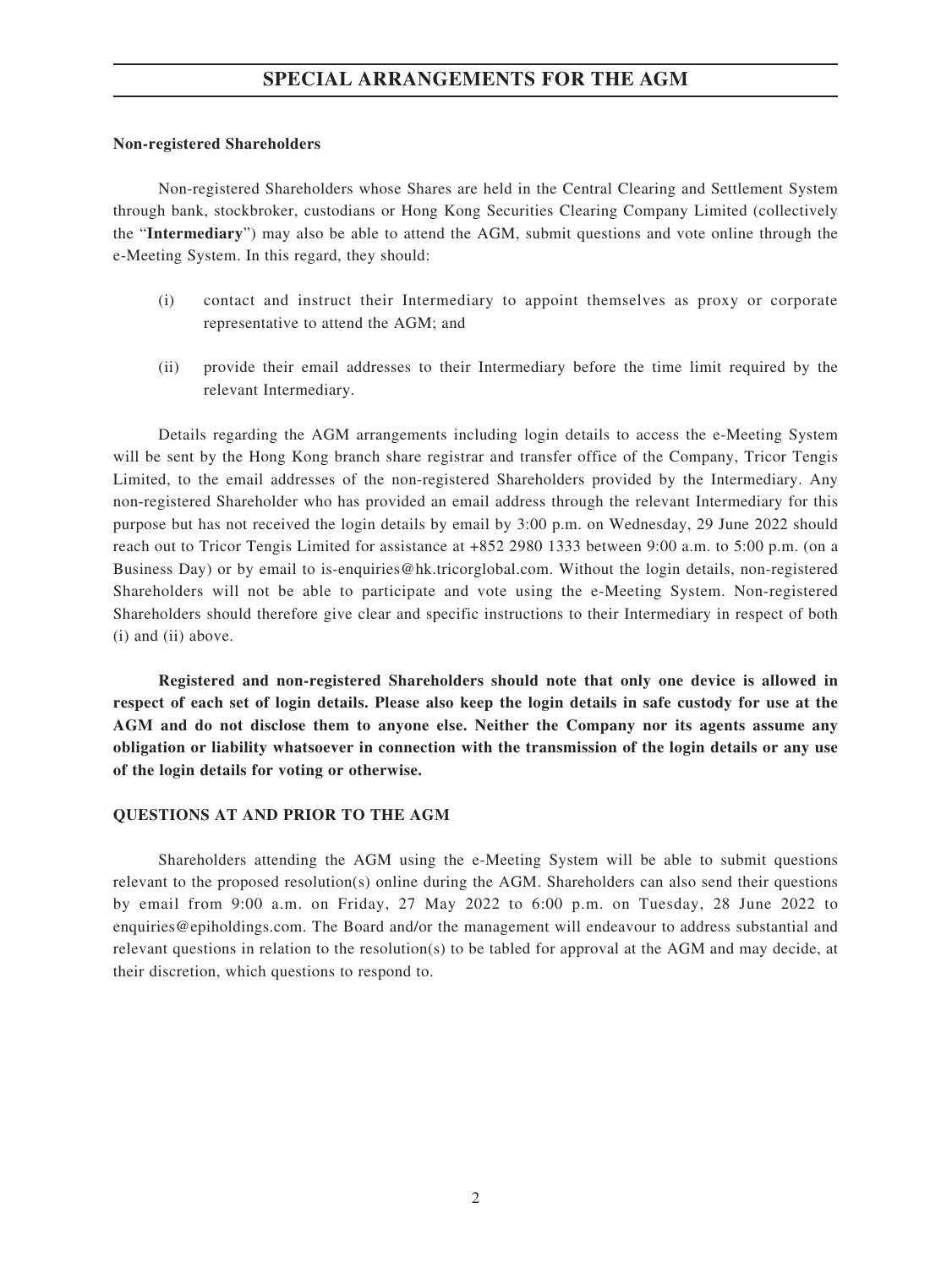#### **APPOINTMENT OF PROXY**

Shareholders are encouraged to submit their completed proxy forms and appoint the Chairman of the AGM as their proxy well in advance of the AGM. Return of a completed proxy form will not preclude Shareholders subsequently from attending and voting in person (subject to the Government's restrictive measures on social distancing as explained in the section below) or by means of electronic facilities at the AGM or any adjournment thereof should they so wish. Shareholders are requested (a) to complete the accompanying proxy form in accordance with the instructions printed thereon and return the same to the Hong Kong branch share registrar and transfer office of the Company, Tricor Tengis Limited, at Level 54, Hopewell Centre, 183 Queen's Road East, Hong Kong or (b) to submit the proxy form electronically at https://spot-emeeting.tricor.hk/#/689 in accordance with the instructions printed on the accompanying notification letter, in each case as soon as possible but in any event not less than 48 hours before the time appointed for holding of the AGM or any adjournment thereof. Registered Shareholders submitting the proxy form are requested to provide a valid email address of his or her proxy (except appointment of the Chairman of the AGM) for the proxy to receive the username and password to participate in the online virtual meeting via the e-Meeting System.

#### **GENERAL**

**Owing to the constantly evolving COVID-19 pandemic situation in Hong Kong, the Company may be required to change or adopt contingency plans for the AGM arrangements at short notice. Shareholders are advised to check the announcements published by the Company for any future updates on the AGM arrangements.**

**For the health and safety of Shareholders, the Company strongly encourages Shareholders to consider attending the AGM via electronic facilities, or to exercise their right to vote at the AGM by appointing the Chairman of the AGM as their proxy, instead of attending the AGM in person which may or may not be possible subject to restrictive measures on social distancing imposed by the Government from time to time. Physical attendance is not necessary for the purpose of exercising shareholder rights. Completion and return of the proxy form will not preclude Shareholders from subsequently attending and voting at the AGM or any adjourned meeting in person (subject to the Government's restrictive measures on social distancing) or via electronic facilities should they so wish, and in such event, the instrument of appointing the proxy shall be deemed to be revoked.**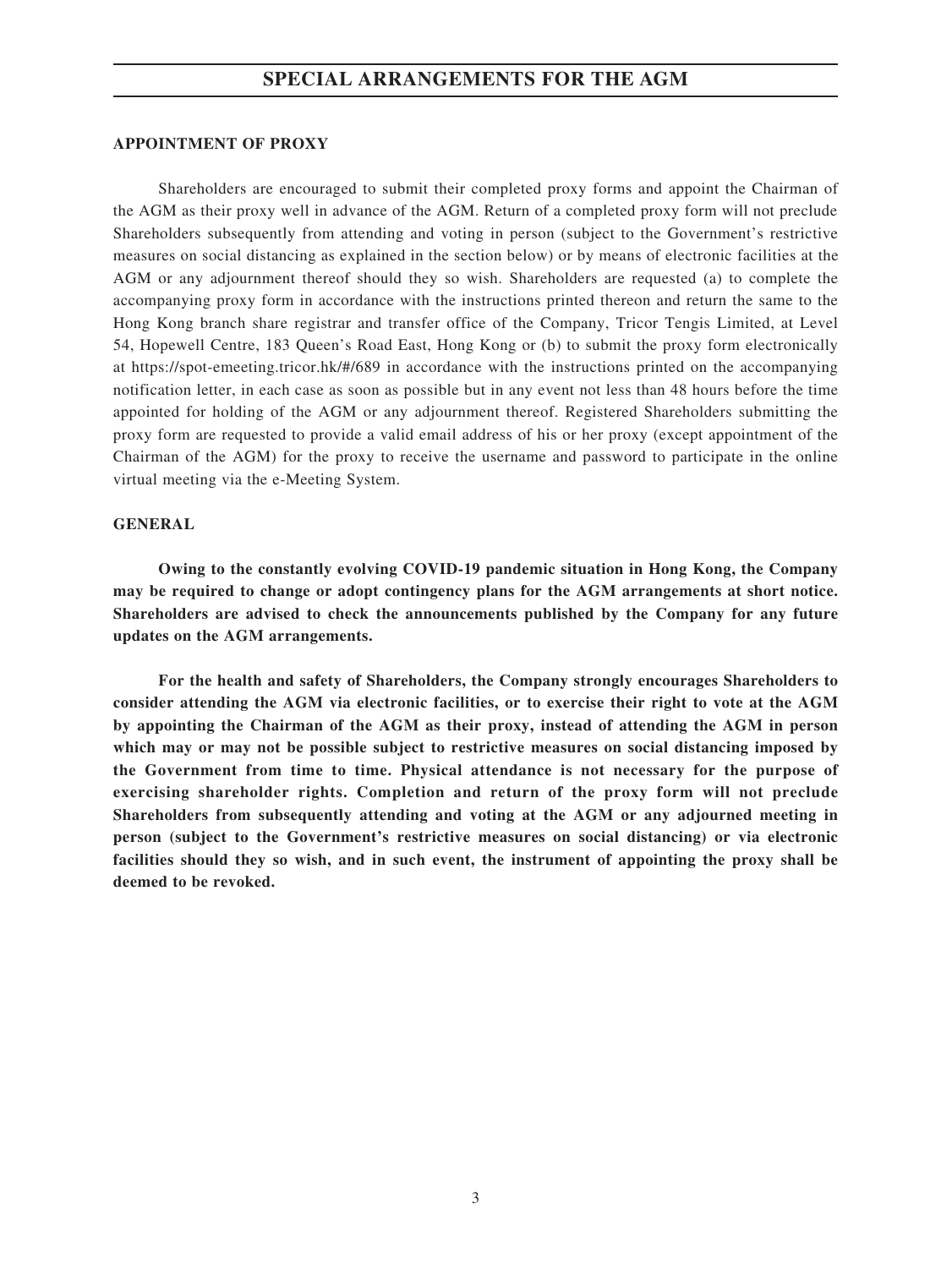# **DEFINITIONS**

*In this circular, unless the context otherwise requires, the following expressions have the following meanings:*

| "AGM"                     | annual general meeting of the Company to be held with a<br>combination of an in-room meeting at Room 2107, 21st Floor,<br>Great Eagle Centre, 23 Harbour Road, Wanchai, Hong Kong and<br>an online virtual meeting via electronic facilities at 3:00 p.m. on<br>Thursday, 30 June 2022; |
|---------------------------|-----------------------------------------------------------------------------------------------------------------------------------------------------------------------------------------------------------------------------------------------------------------------------------------|
| "AGM Notice"              | notice convening the AGM set out on pages 17 to 23 of this<br>circular;                                                                                                                                                                                                                 |
| "Board"                   | Board of Directors of the Company;                                                                                                                                                                                                                                                      |
| "Business Day"            | any day (other than a Saturday, Sunday or a general holiday) on<br>which The Hongkong and Shanghai Banking Corporation Limited<br>is open for business in Hong Kong;                                                                                                                    |
| "Bye-laws"                | Bye-laws of the Company (as amended, modified or<br>supplemented from time to time);                                                                                                                                                                                                    |
| "Company"                 | EPI (Holdings) Limited, a company incorporated in Bermuda with<br>limited liability and the Shares of which are listed on the Main<br>Board of the Stock Exchange;                                                                                                                      |
| "Director(s)"             | director(s) of the Company;                                                                                                                                                                                                                                                             |
| "Group"                   | the Company and its subsidiaries;                                                                                                                                                                                                                                                       |
| "HK\$"                    | Hong Kong dollars, the lawful currency of Hong Kong;                                                                                                                                                                                                                                    |
| "Hong Kong"               | Hong Kong Special Administrative Region of the People's<br>Republic of China;                                                                                                                                                                                                           |
| "Issue Mandate"           | general mandate to be granted to the Directors at the AGM to<br>exercise the powers of the Company to allot, issue and deal with<br>new Shares not exceeding 20% of the total number of the issued<br>Shares as at the date of passing of the resolution for approving<br>such mandate; |
| "Latest Practicable Date" | 23 May 2022, being the latest practicable date prior to the<br>printing of this circular for the purpose of ascertaining certain<br>information contained herein;                                                                                                                       |
| "Listing Rules"           | Rules Governing the Listing of Securities on the Stock Exchange;                                                                                                                                                                                                                        |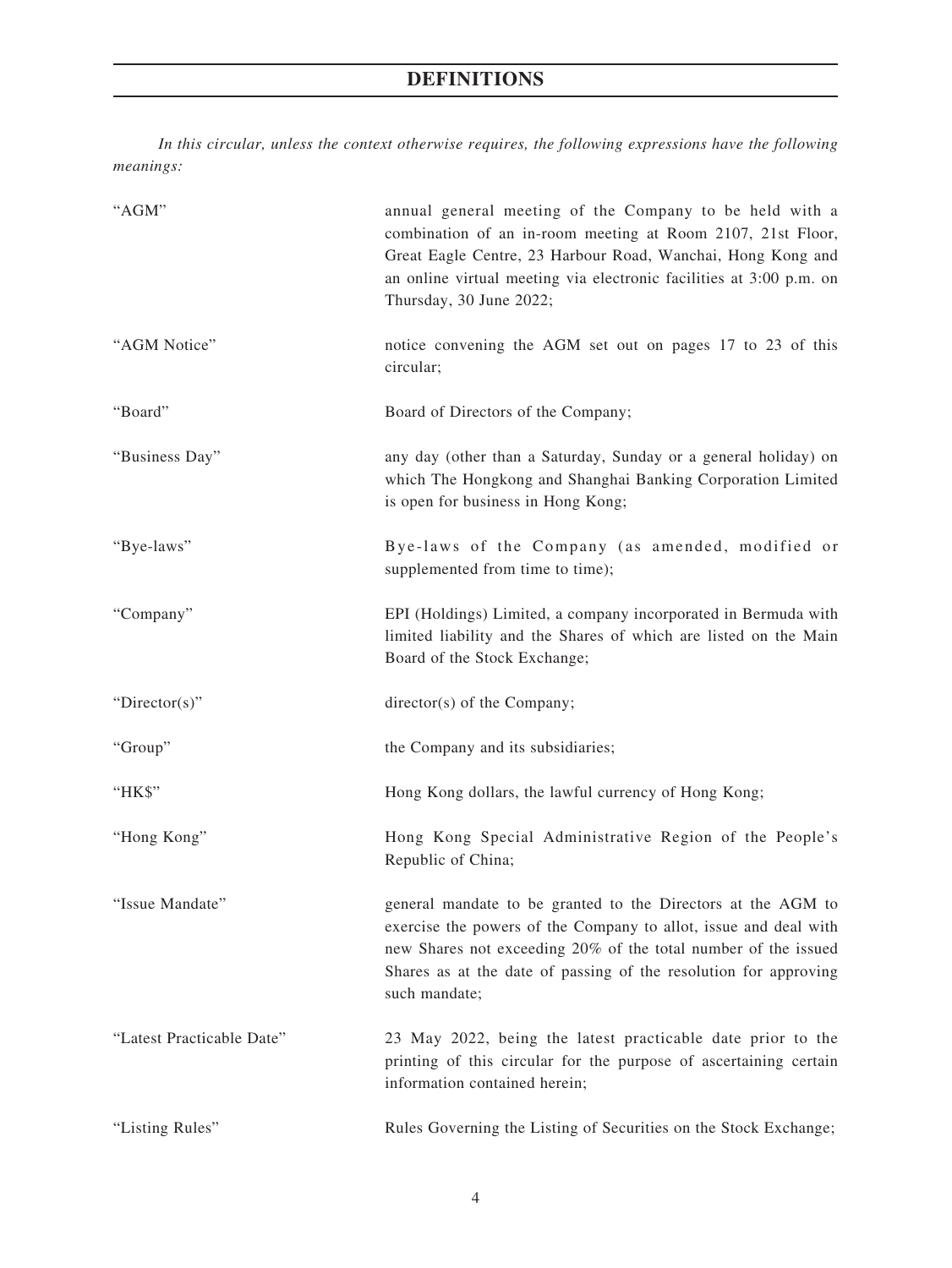# **DEFINITIONS**

| "Repurchase Mandate" | general mandate to be granted to the Directors at the AGM to<br>exercise the powers of the Company to repurchase Shares not<br>exceeding 10% of the total number of the issued Shares as at the<br>date of passing of the resolution for approving such mandate; |
|----------------------|------------------------------------------------------------------------------------------------------------------------------------------------------------------------------------------------------------------------------------------------------------------|
| "SFO"                | Securities and Futures Ordinance (Chapter 571 of the Laws of<br>Hong Kong);                                                                                                                                                                                      |
| "Share $(s)$ "       | ordinary share(s) of $HK$0.01$ each in the share capital of the<br>Company;                                                                                                                                                                                      |
| "Shareholder(s)"     | $holder(s)$ of the Share $(s)$ ;                                                                                                                                                                                                                                 |
| "Stock Exchange"     | The Stock Exchange of Hong Kong Limited;                                                                                                                                                                                                                         |
| "Takeovers Code"     | The Code on Takeovers and Mergers; and                                                                                                                                                                                                                           |
| $``\%"$              | per cent.                                                                                                                                                                                                                                                        |

*In the event of any inconsistency, the English text of this circular, the AGM Notice and the accompanying proxy form shall prevail over the Chinese text.*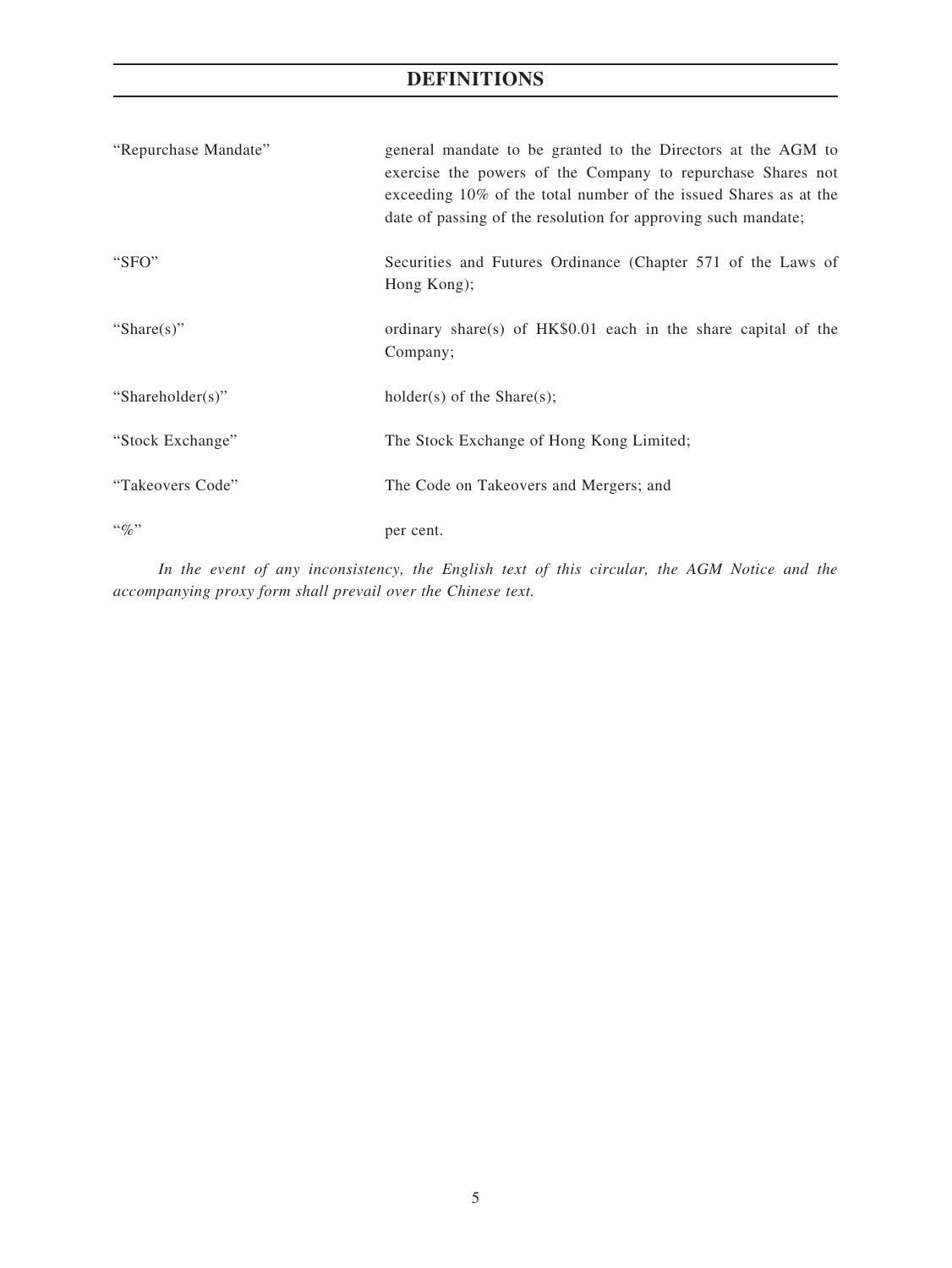# **百日日 EPI (Holdings) Limited**<br>三日日 長盈集團(控股)有限公司\*

*(Incorporated in Bermuda with limited liability)* **(Stock Code: 689)**

*Executive Directors:* Mr. Sue Ka Lok Mr. Yiu Chun Kong Mr. Chan Shui Yuen

*Independent Non-executive Directors:* Mr. Pun Chi Ping Ms. Leung Pik Har, Christine Mr. Kwong Tin Lap

*Registered Office:* Clarendon House 2 Church Street Hamilton HM11 Bermuda

*Principal Place of Business in Hong Kong:* Room 2107, 21st Floor Great Eagle Centre 23 Harbour Road Wanchai Hong Kong

27 May 2022

*To the Shareholders*

Dear Sir or Madam,

# **PROPOSALS FOR GENERAL MANDATES TO ISSUE SHARES AND TO REPURCHASE SHARES, RE-ELECTION OF DIRECTORS AND NOTICE OF ANNUAL GENERAL MEETING**

### **INTRODUCTION**

The purpose of this circular is to provide you with information relating to the proposals for (i) the general mandates to issue Shares and to repurchase Shares and to extend the general mandate to allot, issue and deal with Shares by adding to it the number of Shares repurchased; and (ii) the re-election of Directors.

\* *For identification purpose only*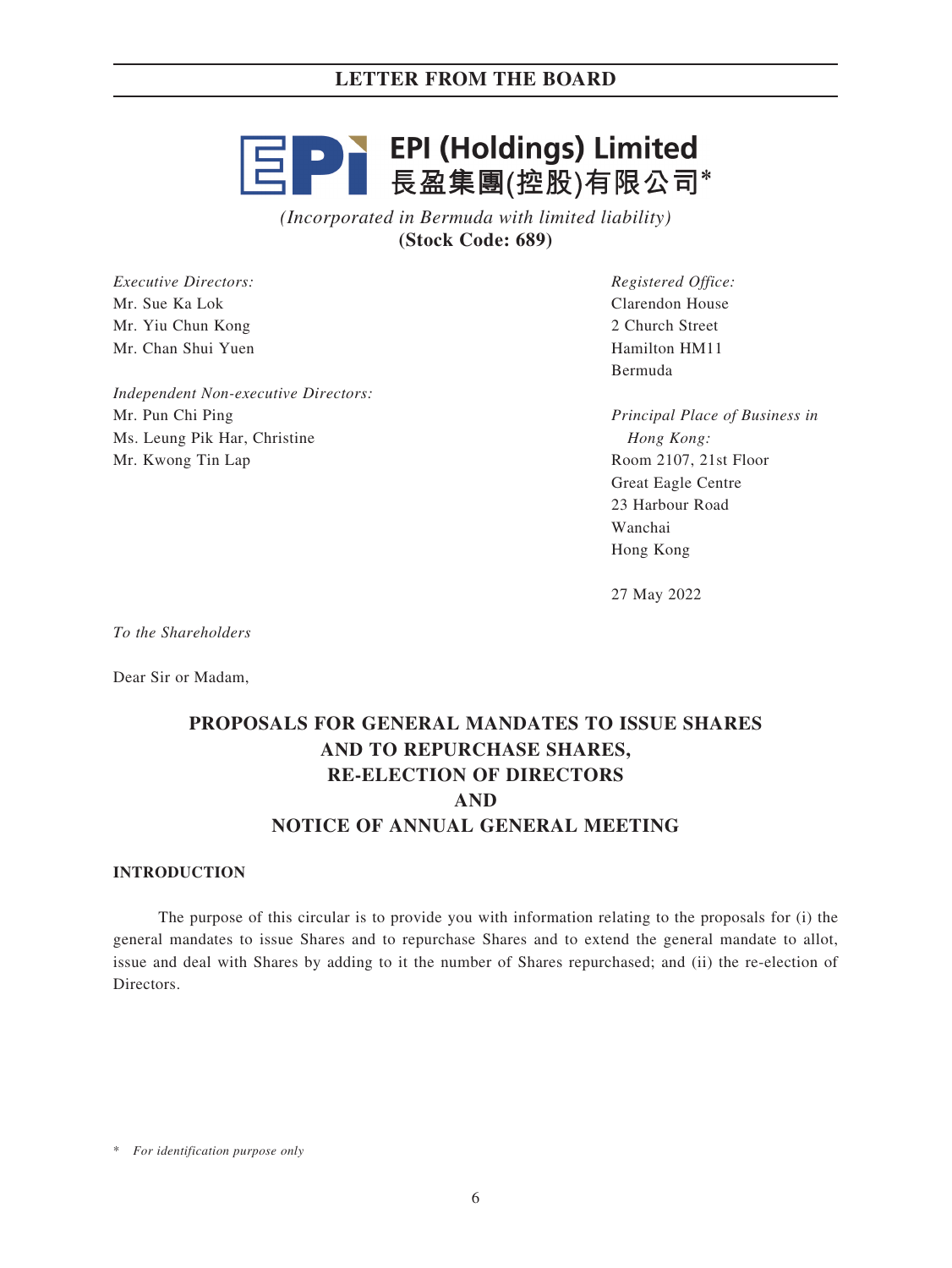# **LETTER FROM THE BOARD**

#### **GENERAL MANDATE TO ISSUE SHARES**

At the AGM, ordinary resolutions will be proposed which, if passed, will give the Directors a general mandate to allot, issue and deal with new Shares representing up to (i) 20% of the total number of Shares in issue as at the date of passing of the resolution plus (ii) the number of the Shares that can be repurchased by the Company (under the authority granted pursuant to the Repurchase Mandate) subsequent to the passing of such resolution.

On the basis of a total of 5,240,344,044 Shares in issue as at the Latest Practicable Date and assuming that no other Shares will be issued or repurchased whatsoever between the Latest Practicable Date and the AGM, the Issue Mandate (if granted by the Shareholders at the AGM) will empower the Directors to allot, issue or otherwise deal with up to a maximum of 1,048,068,808 new Shares, being 20% of the total number of Shares in issue as at the Latest Practicable Date.

#### **GENERAL MANDATE TO REPURCHASE SHARES**

The ordinary resolution in relation to the Repurchase Mandate, if passed, will give the Directors a general and unconditional mandate to exercise the powers of the Company to repurchase Shares of not exceeding 10% of the total number of Shares in issue as at the date of passing of the resolution.

An explanatory statement as required under the Listing Rules to provide the requisite information regarding the Repurchase Mandate is set out in Appendix I to this circular.

### **RE-ELECTION OF DIRECTORS**

In accordance with bye-law 100(A) of the Bye-laws, Mr. Sue Ka Lok and Mr. Kwong Tin Lap will retire by rotation at the AGM and, being eligible, will offer themselves for re-election as Directors at the AGM.

Biographical details of the above retiring Directors who are proposed to be re-elected at the AGM are set out in Appendix II to this circular.

Mr. Kwong Tin Lap ("**Mr. Kwong**"), being an independent non-executive director eligible for re-election at the AGM, has provided to the Company the annual confirmation of independence pursuant to Rule 3.13 of the Listing Rules. Mr. Kwong has been appointed as Independent Non-executive Director since December 2018. The Board considered that Mr. Kwong remains independent as he has not involved in the management of the Company and does not have any relationships or circumstances that might influence Mr. Kwong in exercising his independent judgement. He has the required character, integrity and experience to continuously fulfill his role as independent non-executive director effectively. The Board has assessed and reviewed the written annual confirmation of independence from Mr. Kwong and is satisfied that Mr. Kwong meets the independence guidelines set out in Rule 3.13 of the Listing Rules. The Board believes that Mr. Kwong's skills and knowledge, and experience in the Company's affairs will continue to benefit the Board, the Company and the Shareholders as a whole.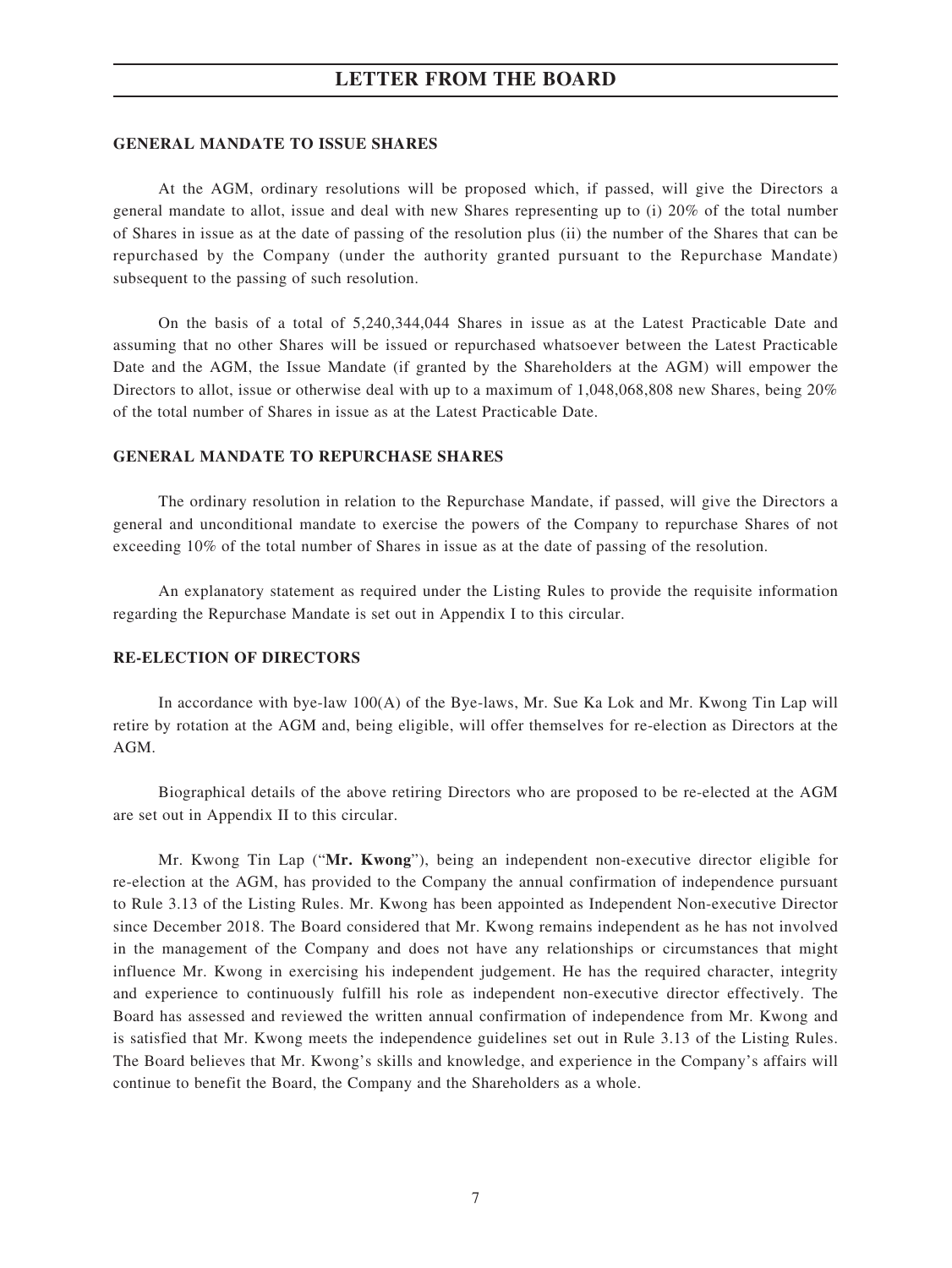# **LETTER FROM THE BOARD**

Based on the aforesaid, the Board formed the view that Mr. Kwong will continue to maintain an independent view of the Company's affairs, and will continue to bring his relevant knowledge and experience to the Board so as to enhance the diversity of the Board, and should be eligible for re-election.

#### **THE AGM**

The AGM Notice which contains, inter alia, resolutions to approve the Issue Mandate, the Repurchase Mandate, the extension of the Issue Mandate and the re-election of retiring Directors is set out on pages 17 to 23 of this circular. To the extent that the Directors are aware having made all reasonable enquiries, none of the Shareholders is required to abstain from voting on any resolution at the AGM.

As set out in the section headed "Special Arrangements for the AGM" of this circular, the AGM will be a hybrid meeting. **The Company strongly encourages the Shareholders to exercise their rights to attend and vote at the AGM via electronic facilities.** Whether or not you are able to attend the AGM, you are requested to complete and sign the accompanying proxy form in accordance with the instructions printed thereon and return it to the Hong Kong branch share registrar and transfer office of the Company, Tricor Tengis Limited, at Level 54, Hopewell Centre, 183 Queen's Road East, Hong Kong; or submit the proxy form electronically at https://spot-emeeting.tricor.hk/#/689 in accordance with the instructions printed on the accompanying notification letter, in each case as soon as possible and in any event not less than 48 hours before the time appointed for holding of the AGM or any adjournment thereof. Completion and return of the proxy form shall not preclude you from subsequently attending and voting at the AGM or any adjourned meeting should you so wish and in such event, the instrument appointing a proxy will be deemed to be revoked.

In order to be eligible to attend and vote at the AGM, all unregistered holders of the Shares shall ensure that all transfer documents accompanied by the relevant share certificates must be lodged with the Hong Kong branch share registrar and transfer office of the Company, Tricor Tengis Limited, at Level 54, Hopewell Centre, 183 Queen's Road East, Hong Kong for registration not later than 4:30 p.m. on Friday, 24 June 2022.

In light of the current COVID-19 situation, your attention is drawn to the section headed "Special Arrangements for the AGM" set out on pages 1 to 3 of this circular for further information.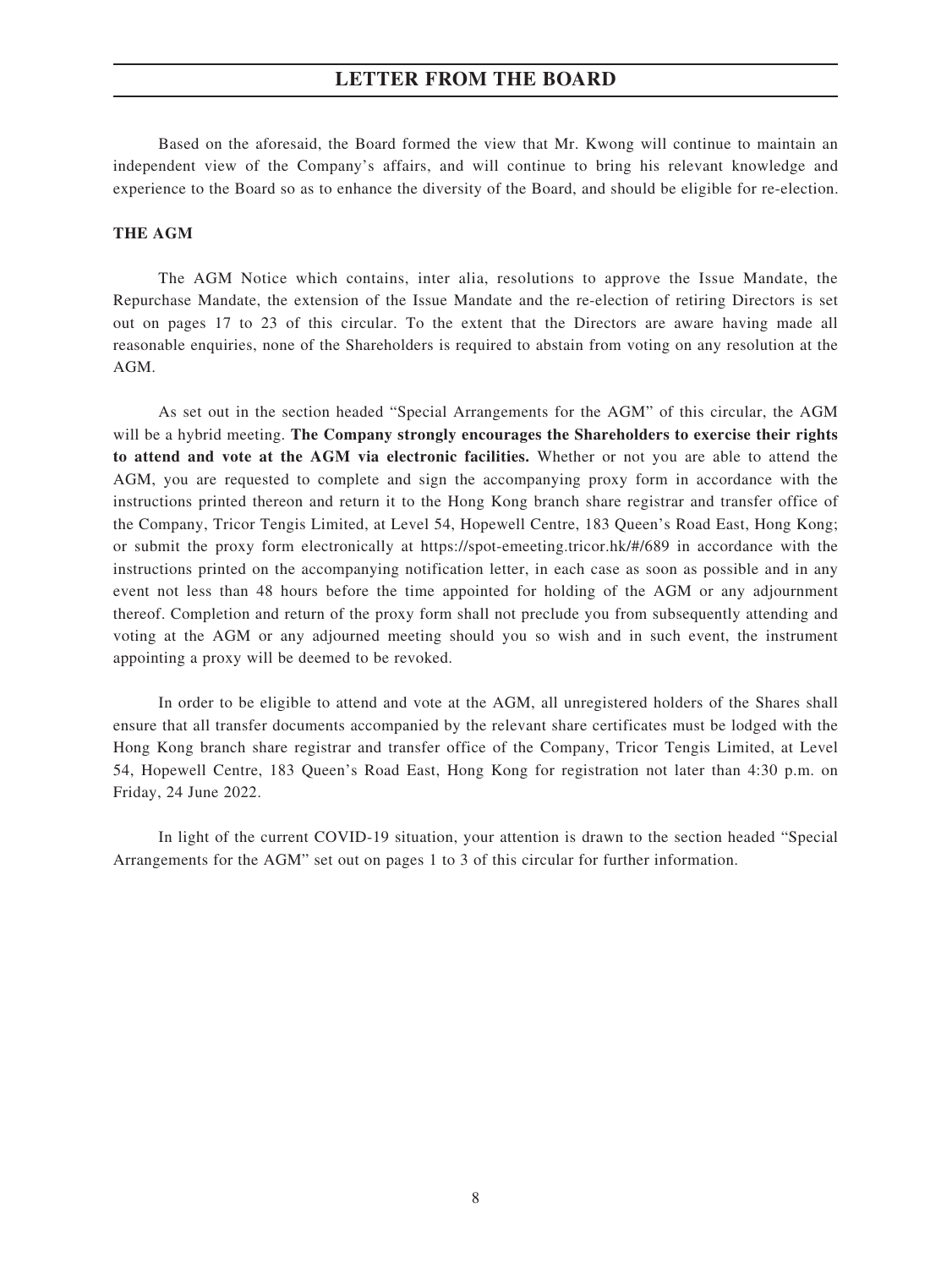#### **VOTING BY WAY OF POLL**

Pursuant to Rule 13.39(4) of the Listing Rules, any vote of shareholders at a general meeting must be taken by poll except where the chairman of the meeting, in good faith, decides to allow a resolution which relates purely to a procedural or administrative matter to be voted on by a show of hands. Accordingly, the Chairman of the AGM will put the resolutions set out in the AGM Notice to be voted by way of poll pursuant to bye-law 72 of the Bye-laws. An announcement on the poll results will be published by the Company after the AGM in the manner prescribed under Rule 13.39(5) of the Listing Rules.

#### **RESPONSIBILITY OF THE DIRECTORS**

This circular for which the Directors collectively and individually accept full responsibility, includes particulars given in compliance with the Listing Rules for the purpose of giving information with regard to the Company. The Directors, having made all reasonable enquiries, confirm that to the best of their knowledge and belief the information contained in this circular is accurate and complete in all material respects and not misleading or deceptive, and there are no other matters the omission of which would make any statement herein or this circular misleading.

#### **RECOMMENDATION**

The Board believes that the granting of the Issue Mandate, the Repurchase Mandate, the extension of the Issue Mandate and the re-election of retiring Directors set out in the AGM Notice are all in the best interests of the Company and its Shareholders as a whole. The Board recommends that the Shareholders to vote in favour of all the relevant resolutions set out in the AGM Notice.

> Yours faithfully, By Order of the Board **EPI (Holdings) Limited Sue Ka Lok** *Executive Director*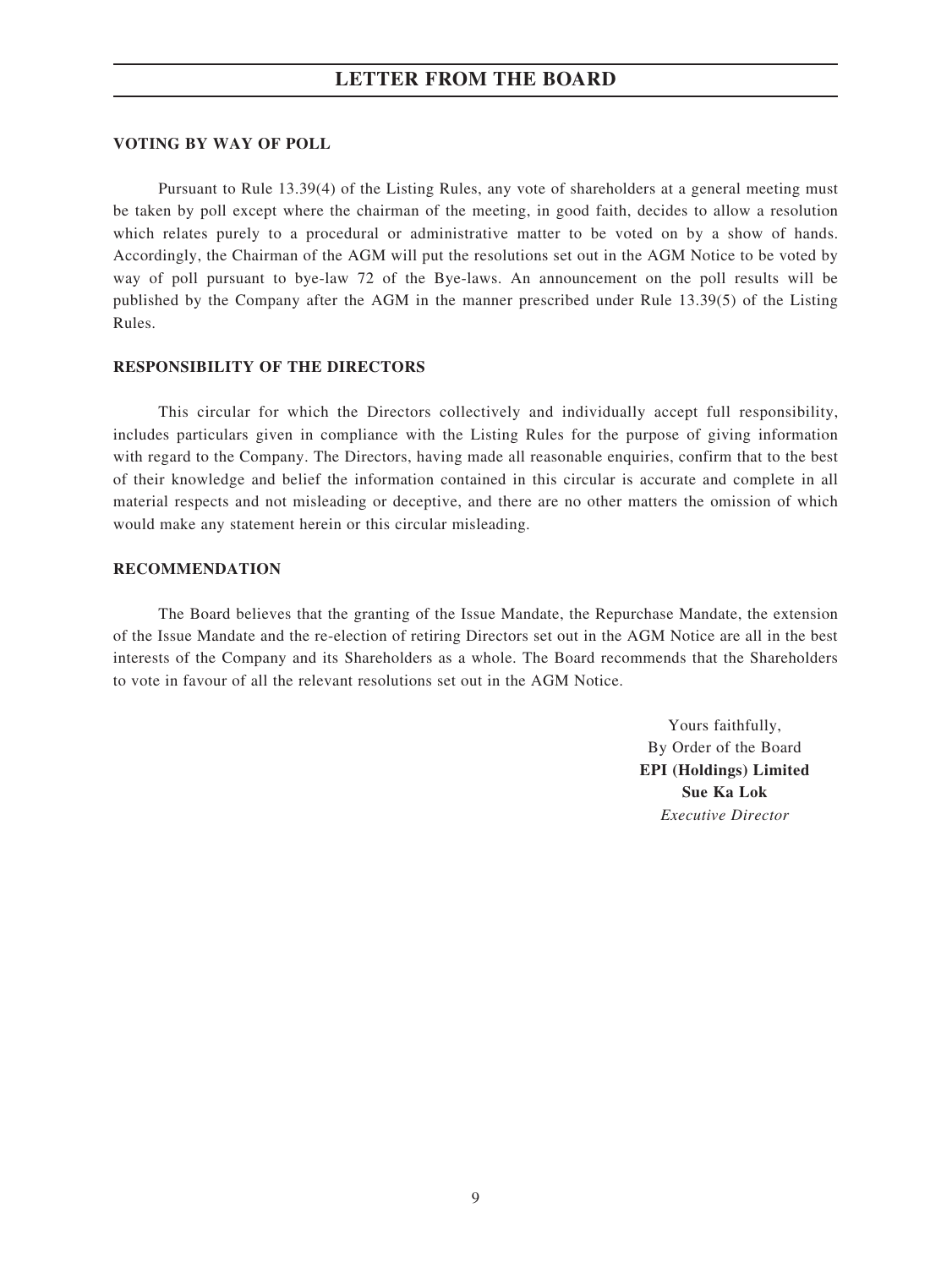This appendix serves as an explanatory statement, as required by Rule 10.06 of the Listing Rules, to provide requisite information for Shareholders to consider the Repurchase Mandate.

#### **1. SHARE CAPITAL**

As at the Latest Practicable Date, the total number of Shares in issue was 5,240,344,044 Shares.

Subject to the passing of the ordinary resolution granting the Repurchase Mandate and on the basis that no further Shares are issued or repurchased prior to the AGM, the Company would be allowed under the Repurchase Mandate to repurchase a maximum of 524,034,404 Shares (i.e. not exceeding 10% of the total number of Shares in issue as at the date of passing of the ordinary resolution granting the Repurchase Mandate).

#### **2. REASONS FOR REPURCHASE**

The Directors believe that the Repurchase Mandate is in the best interests of the Company and its Shareholders. Such repurchases may, depending on market conditions and funding arrangements at the time, lead to an enhancement of the net assets and/or earnings per Share and will only be made when the Directors believe that such a repurchase will benefit the Company and its Shareholders.

#### **3. FUNDING OF REPURCHASE**

In repurchasing Shares, the Company may only apply funds legally available for such purpose in accordance with the Company's constitutive documents and the laws of the jurisdiction in which the Company is incorporated or otherwise established. Bermuda laws provide that funds used for a repurchase may only be paid out of the capital paid up on the relevant shares, or the funds of the Company that would otherwise be available for dividend or distribution, or the proceeds of a fresh issue of shares made for that purpose. The amount of premium, if any, payable on a repurchase may only be paid out of either the funds of the Company that would otherwise be available for dividend or distribution or out of the share premium account of the Company before the shares are repurchased.

#### **4. EFFECT OF EXERCISE OF THE REPURCHASE MANDATE**

In the event that the proposed share repurchases were to be carried out in full, it may have a material adverse impact on the working capital or gearing position of the Company as compared with the position disclosed in the Company's audited consolidated financial statements for the year ended 31 December 2021 (being the date to which the latest published audited consolidated financial statements of the Company have been made up). However, the Directors do not propose to exercise the Repurchase Mandate to such extent as would, in the circumstances, have a material adverse effect on the working capital requirements of the Company or the gearing levels which in the opinion of the Directors are from time to time appropriate for the Company.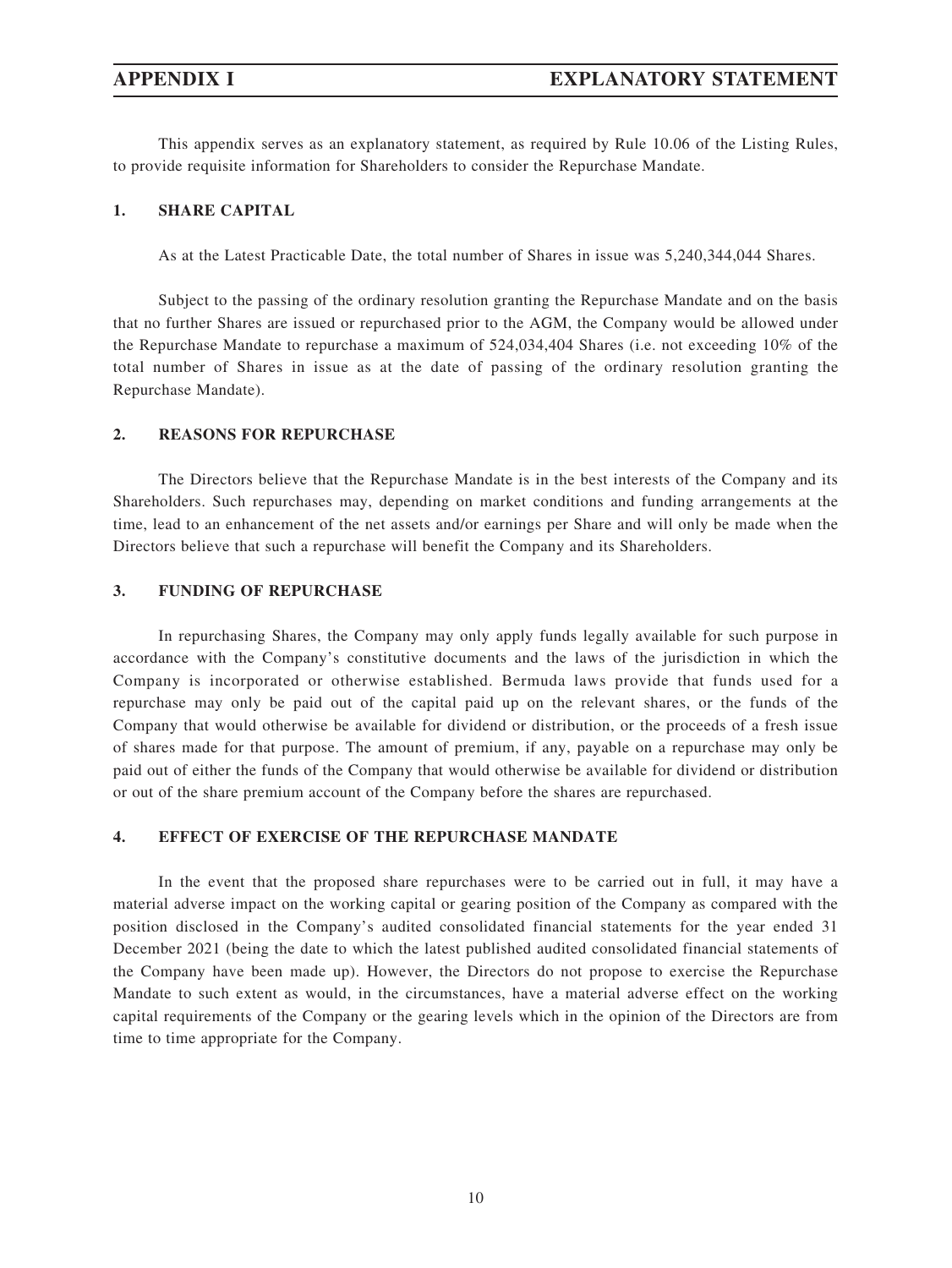## **5. SHARE PRICES**

The highest and lowest prices of the Shares as traded on the Stock Exchange during each of the previous twelve months before the Latest Practicable Date and the current month up to the Latest Practicable Date were as follows:

|                                              | <b>Share Price</b> |        |  |
|----------------------------------------------|--------------------|--------|--|
| Month                                        | <b>Highest</b>     | Lowest |  |
|                                              | HK\$               | HK\$   |  |
| May 2021                                     | 0.105              | 0.077  |  |
| June 2021                                    | 0.085              | 0.063  |  |
| <b>July 2021</b>                             | 0.083              | 0.056  |  |
| August 2021                                  | 0.072              | 0.052  |  |
| September 2021                               | 0.085              | 0.054  |  |
| October 2021                                 | 0.093              | 0.066  |  |
| November 2021                                | 0.082              | 0.018  |  |
| December 2021                                | 0.035              | 0.016  |  |
| January 2022                                 | 0.032              | 0.019  |  |
| February 2022                                | 0.049              | 0.030  |  |
| March 2022                                   | 0.072              | 0.040  |  |
| April 2022                                   | 0.069              | 0.044  |  |
| May 2022 (up to the Latest Practicable Date) | 0.054              | 0.039  |  |

## **6. UNDERTAKING**

The Directors have undertaken to the Stock Exchange that, so far as the same may be applicable, they will exercise the powers of the Company to make repurchases pursuant to the Repurchase Mandate and in accordance with the Listing Rules and the applicable laws of Bermuda.

None of the Directors nor, to the best of their knowledge having made all reasonable enquiries, their respective close associates (as defined in the Listing Rules), have any present intention to sell any Shares to the Company under the Repurchase Mandate if such is approved by the Shareholders.

As at the Latest Practicable Date, no core connected person (as defined in the Listing Rules) of the Company has notified the Company that he/she/it has a present intention to sell Shares to the Company, or has undertaken not to do so, in the event that the Repurchase Mandate is approved by the Shareholders.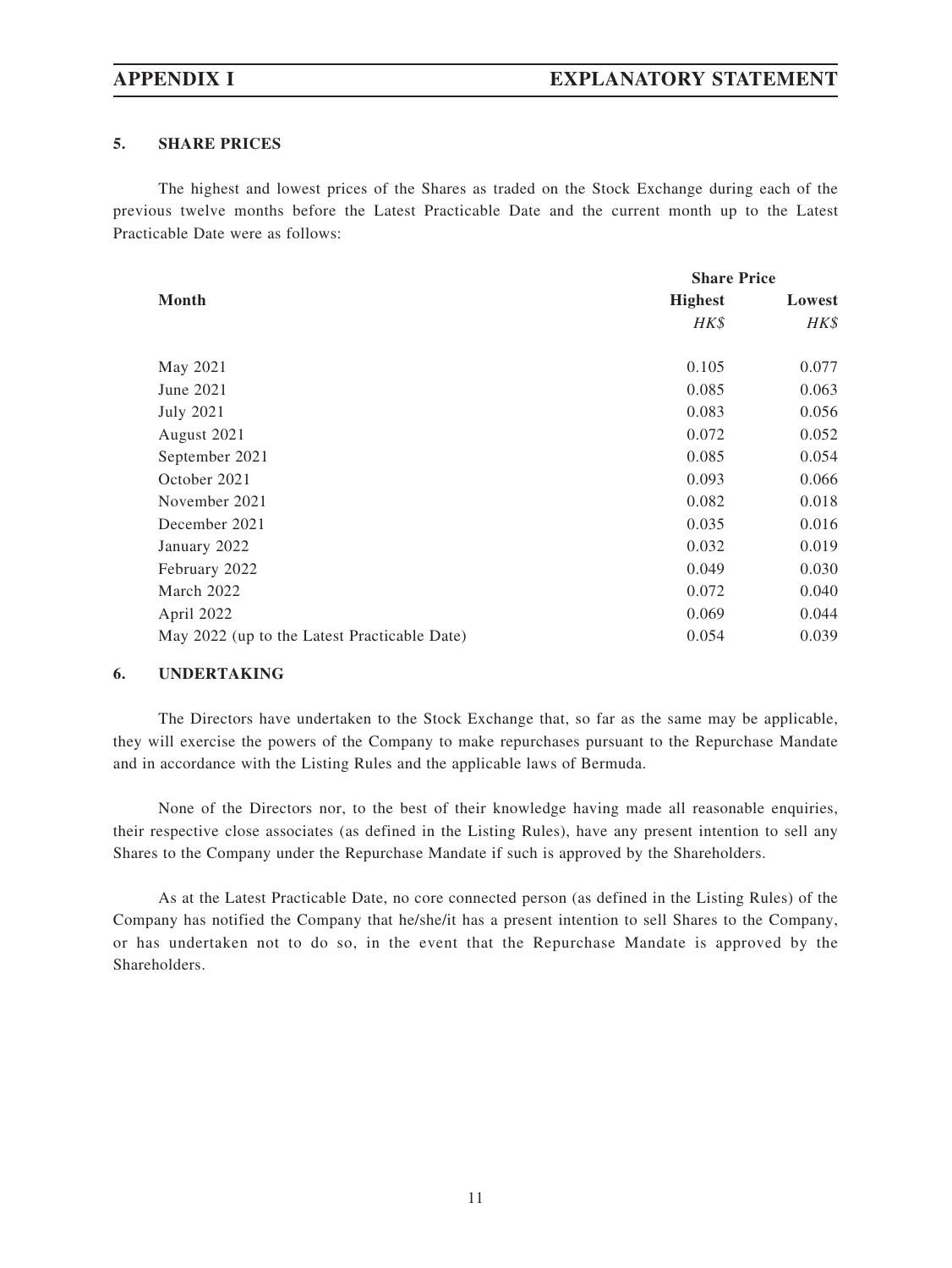# **7. TAKEOVERS CODE**

If on the exercise of the power to repurchase Shares pursuant to the Repurchase Mandate, a Shareholder's proportionate interest in the voting rights of the Company increases, such increase will be treated as an acquisition for the purposes of the Takeovers Code. As a result, a Shareholder or group of Shareholders acting in concert could obtain or consolidate control of the Company and become obliged to make a mandatory offer in accordance with Rule 26 of the Takeovers Code.

As at the Latest Practicable Date, the following Shareholders had interests representing 5% or more of the issued Shares:

|                                                               |                                        |                                         | Approximate% of interest                   | If the                                                  |
|---------------------------------------------------------------|----------------------------------------|-----------------------------------------|--------------------------------------------|---------------------------------------------------------|
| <b>Name of Shareholders</b>                                   | Capacity/nature<br>of interest         | Number of<br>Shares held/<br>interested | As at<br>the Latest<br>Practicable<br>Date | Repurchase<br><b>Mandate</b><br>is exercised<br>in full |
| Mr. Suen Cho Hung, Paul<br>("Mr. Suen")                       | Interests of controlled<br>corporation | 862,085,620<br>(Note i)                 | 16.45%                                     | 18.28%                                                  |
| Premier United Group Limited<br>("Premier United")            | Interests of controlled<br>corporation | 862,085,620<br>(Note i)                 | 16.45%                                     | 18.28%                                                  |
| <b>Billion Expo International</b><br>Limited ("Billion Expo") | Beneficial owner                       | 862,085,620<br>(Note i)                 | 16.45%                                     | 18.28%                                                  |
| China Shipbuilding Capital<br>Limited                         | Beneficial owner                       | 700,170,000<br>(Note ii)                | 13.36%                                     | 14.85%                                                  |
| China State Shipbuilding<br>Corporation Limited               | Interests of controlled<br>corporation | 700,170,000<br>(Note ii)                | 13.36%                                     | 14.85%                                                  |
| China Create Capital Limited                                  | Beneficial owner                       | 357,705,000                             | 6.83%                                      | 7.58%                                                   |

*Notes:*

(i) These interests were held by Billion Expo, which was a wholly-owned subsidiary of Premier United, which in turn was wholly owned by Mr. Suen. Mr. Suen was the sole director of Billion Expo and Premier United. Accordingly, Mr. Suen and Premier United were both deemed to be interested in 862,085,620 Shares held by Billion Expo under the SFO.

(ii) The interests of China Shipbuilding Capital Limited and China State Shipbuilding Corporation Limited related to the same parcel of shares.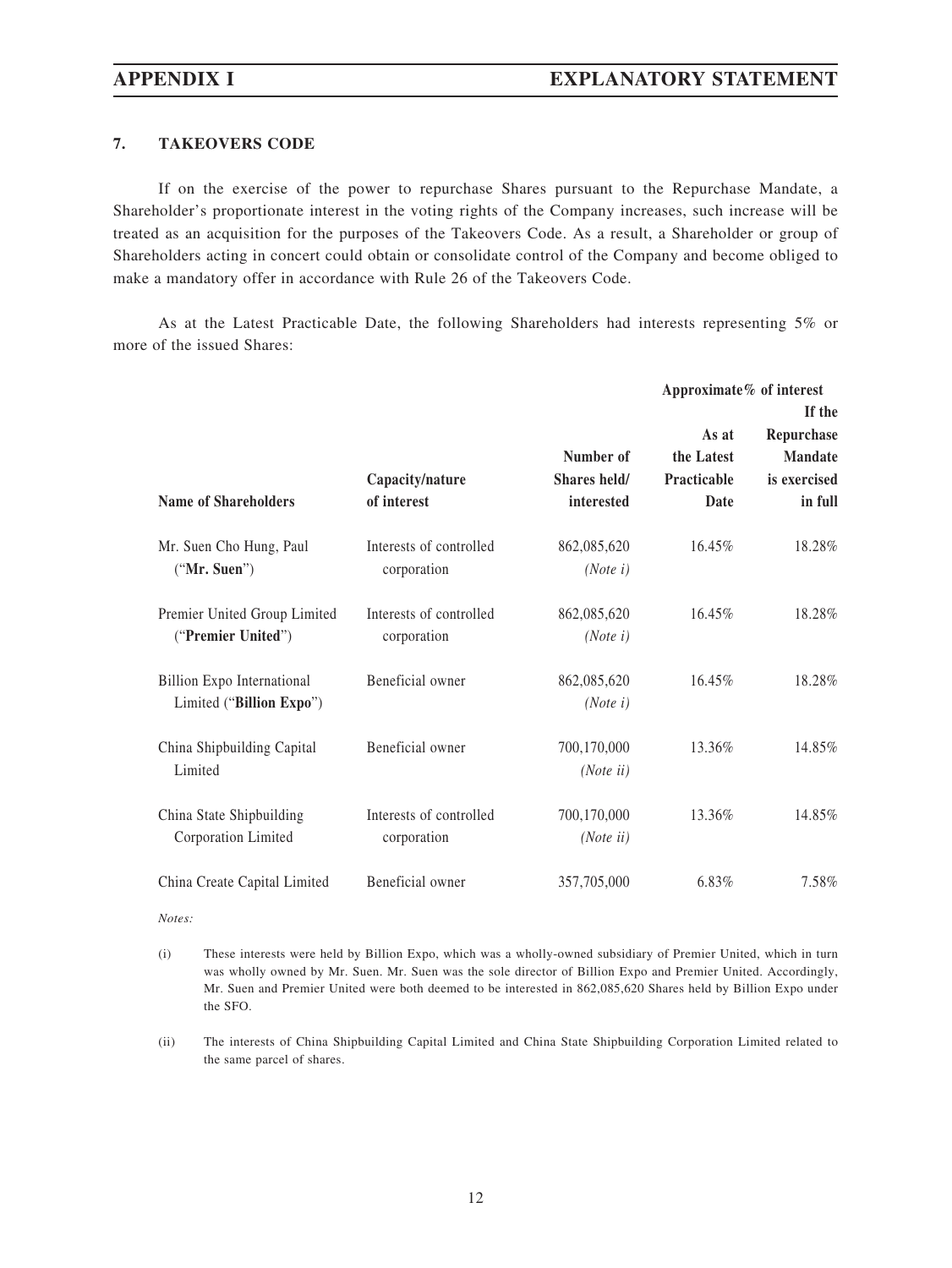# **APPENDIX I EXPLANATORY STATEMENT**

In the event the Directors exercise in full the power to repurchase Shares which is proposed to be granted pursuant to the Repurchase Mandate, the interests of each of the above Shareholders in the Company would be increased to approximately the respective percentages set out in the table above. On the basis of the aforesaid increase of shareholding held by the Shareholders set out above, none of the Shareholders above is obliged to make a mandatory offer under Rule 26 of the Takeovers Code.

Save as aforesaid, the Directors are not aware of any other consequences which will arise under the Takeovers Code as a result of any repurchases to be made under the Repurchase Mandate.

## **8. SHARE REPURCHASE MADE BY THE COMPANY**

The Company had not repurchased any of its Shares (whether on the Stock Exchange or otherwise) in the six months preceding the Latest Practicable Date.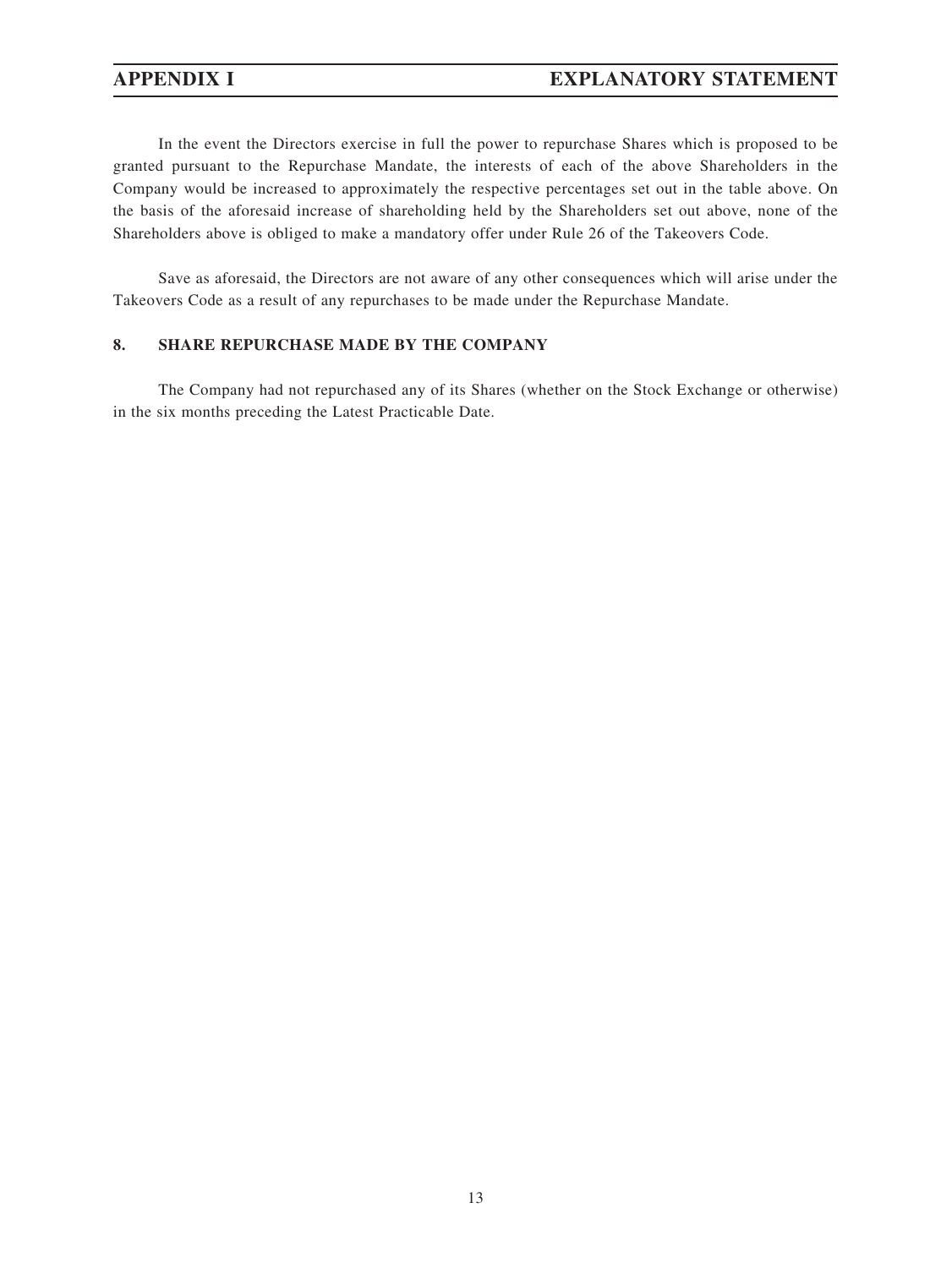# **APPENDIX II DETAILS OF DIRECTORS PROPOSED FOR RE-ELECTION**

The following are the particulars of the retiring Directors who are proposed to be re-elected at the AGM.

**Mr. Sue Ka Lok ("Mr. Sue"),** *Executive Director and member of the Corporate Governance Committee*

Mr. Sue, aged 56, joined the Company as Executive Director and the Chief Executive Officer in October 2016 and stepped down from his position as Chief Executive Officer in January 2018. Mr. Sue is a member of the Corporate Governance Committee and a director of certain subsidiaries of the Company.

Mr. Sue holds a Bachelor of Economics degree from The University of Sydney in Australia and a Master of Science in Finance degree from the City University of Hong Kong. Mr. Sue is a fellow of the Hong Kong Institute of Certified Public Accountants, a certified practising accountant of the CPA Australia, a fellow of the Hong Kong Securities and Investment Institute, and a chartered secretary, a chartered governance professional and a fellow of both The Hong Kong Chartered Governance Institute (formerly known as The Hong Kong Institute of Chartered Secretaries) and The Chartered Governance Institute in the United Kingdom. He has extensive experience in corporate management, finance, accounting and company secretarial practice. Mr. Sue is an executive director, the chief executive officer and the company secretary of China Strategic Holdings Limited ("**China Strategic**") (HKEX stock code: 235), an executive director and the chairman of the board of Courage Investment Group Limited ("**Courage Investment**") (HKEX stock code: 1145), and a non-executive director of Birmingham Sports Holdings Limited ("**Birmingham Sports**") (HKEX stock code: 2309). All the aforementioned companies are listed on the Main Board of the Hong Kong Stock Exchange and with Courage Investment is also secondarily listed on the Main Board of Singapore Exchange Securities Trading Limited.

Mr. Sue was an executive director of PYI Corporation Limited (now known as Blue River Holdings Limited) (HKEX stock code: 498) and PT International Development Corporation Limited (HKEX stock code: 372) until 3 February 2021 and 6 July 2021 respectively. Both companies are listed on the Main Board of the Hong Kong Stock Exchange.

Save as disclosed above, Mr. Sue has not held any directorship in other public companies the securities of which are listed on any securities market in Hong Kong or overseas for the last three years.

As at the Latest Practicable Date, Mr. Sue does not have any interest in the Shares within the meaning of Part XV of the SFO.

Mr. Suen Cho Hung, Paul ("**Mr. Suen**"), the ultimate beneficial owner of the substantial shareholder of the Company, is the ultimate beneficial owner of the substantial shareholder of Courage Investment of which Mr. Sue is an executive director and the chairman of the board. Mr. Suen is also the ultimate beneficial owner of the substantial shareholder of Birmingham Sports of which Mr. Sue is a non-executive director, Mr. Yiu Chun Kong (Executive Director of the Company) is an executive director, and Mr. Pun Chi Ping and Ms. Leung Pik Har, Christine (both are Independent Non-executive Directors of the Company) are independent non-executive directors. Mr. Suen also indirectly holds approximately 8.24% of the issued shares in China Strategic of which Mr. Sue is an executive director, the chief executive officer and the company secretary.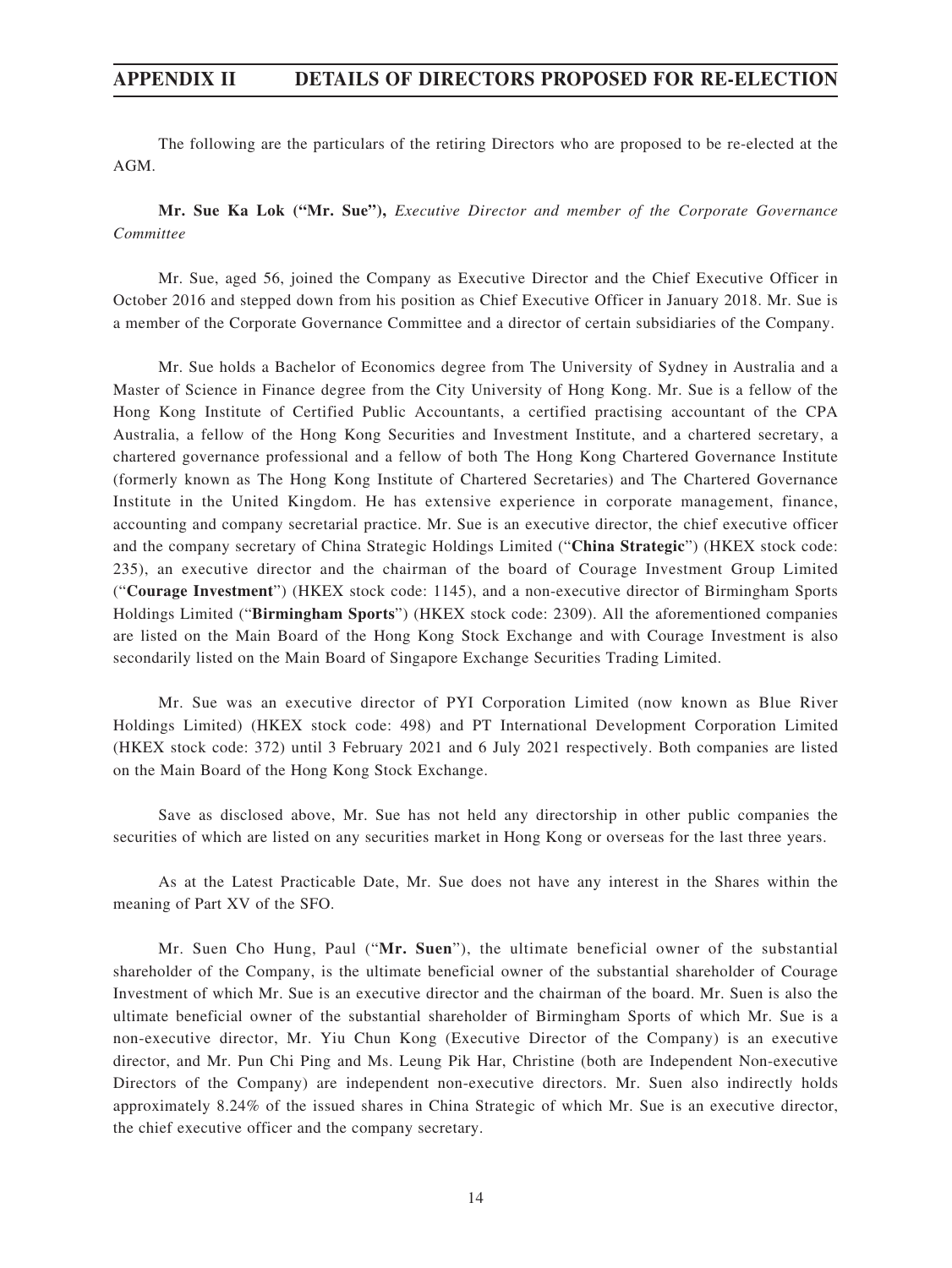# **APPENDIX II DETAILS OF DIRECTORS PROPOSED FOR RE-ELECTION**

Save as disclosed above, as at the Latest Practicable Date, Mr. Sue does not have any relationship with other Directors, senior management, substantial Shareholders or controlling Shareholders.

There is an employment contract entered into between a subsidiary of the Company and Mr. Sue. According to the employment contract, Mr. Sue is not appointed for any specific length or proposed length of service and his term of service shall continue unless and until terminated by either party by giving to the other two months' prior notice in writing. The directorship of Mr. Sue is subject to retirement by rotation and re-election pursuant to the Bye-laws. Mr. Sue is entitled to receive a remuneration of HK\$390,000 per annum which has been recommended by the Remuneration Committee and approved by the Board based on his qualifications, experience, level of responsibilities undertaken, contribution to the Company and prevailing market conditions. Mr. Sue may also be entitled to receive discretionary bonuses or other benefits as may be decided by the Remuneration Committee having regard to Mr. Sue's and the Company's performance. The remuneration of Mr. Sue is subject to annual review by the Remuneration Committee. The director's emoluments of Mr. Sue for the year ended 31 December 2021 amounted to approximately HK\$410,000. Save as disclosed above, Mr. Sue will not receive any other kinds of remuneration from the Company or any member of the Group.

Save as disclosed above, there is no other information of Mr. Sue that needs to be disclosed pursuant to the requirements under Rule  $13.51(2)(h)$  to  $13.51(2)(v)$  of the Listing Rules and there is no other matter which needs to be brought to the attention of the Shareholders in respect of Mr. Sue's re-election.

**Mr. Kwong Tin Lap ("Mr. Kwong"),** *Independent Non-executive Director, Chairman of the Corporate Governance Committee and the member of the Audit Committee, the Remuneration Committee and the Nomination Committee*

Mr. Kwong, aged 57, joined the Company as Independent Non-executive Director in December 2018. Mr. Kwong is the Chairman of the Corporate Governance Committee, a member of the Audit Committee, the Remuneration Committee and the Nomination Committee. He holds a Professional Diploma in Accountancy from the Hong Kong Polytechnic (now known as The Hong Kong Polytechnic University) and a Master of Science in Information Systems degree from The Hong Kong Polytechnic University. Mr. Kwong is a Certified Public Accountants (Practising) in Hong Kong, an associate of the Hong Kong Institute of Certified Public Accountants and a fellow of the Association of Chartered Certified Accountants. He has extensive experience in accounting, finance, auditing and corporate management. Mr. Kwong had been a director of certain Hong Kong listed companies and is currently a director of CCTH CPA Limited.

Mr. Kwong has not held any other directorship in other public companies the securities of which are listed on any securities market in Hong Kong or overseas for the last three years.

As at the Latest Practicable Date, Mr. Kwong does not have any interest in the Shares within the meaning of Part XV of the SFO.

As at the Latest Practicable Date, Mr. Kwong does not have any other relationship with other Directors, senior management, substantial Shareholders or controlling Shareholders.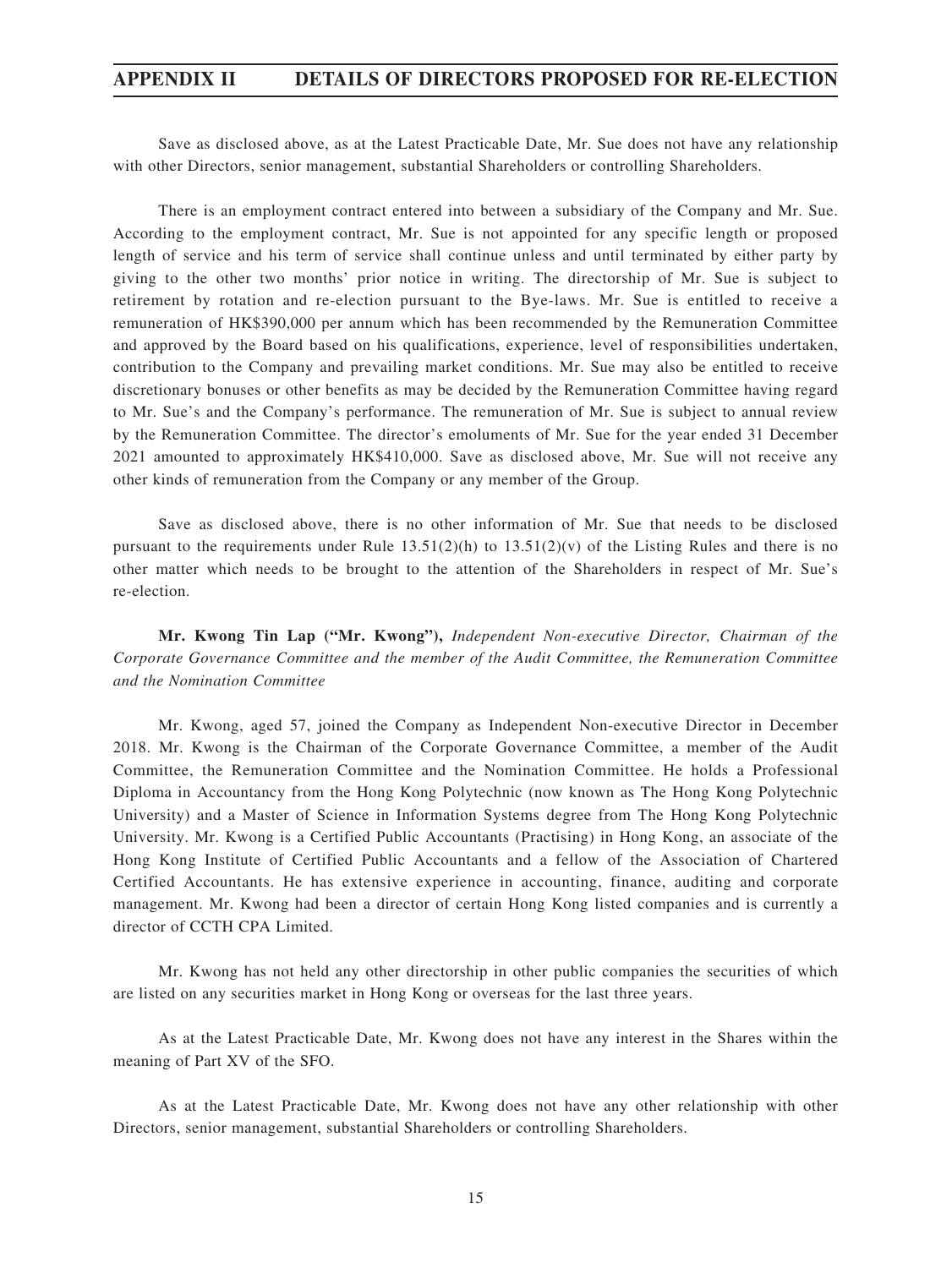# **APPENDIX II DETAILS OF DIRECTORS PROPOSED FOR RE-ELECTION**

There is a letter of appointment entered into between the Company and Mr. Kwong. According to the letter of appointment, Mr. Kwong's term of service is fixed at a term of twelve-month period which automatically renews for successive twelve-month periods unless terminated by either party in writing prior to the expiry of the term. The directorship of Mr. Kwong is subject to retirement by rotation and re-election pursuant to the Bye-laws. Mr. Kwong is entitled to receive a director's fee of HK\$120,000 per annum which has been recommended by the Remuneration Committee and approved by the Board based on his qualifications, experience, level of responsibilities undertaken, contribution to the Company and prevailing market conditions. The director's fee of Mr. Kwong is subject to annual review by the Remuneration Committee and the Board. The director's emoluments of Mr. Kwong for the year ended 31 December 2021 amounted to HK\$120,000. Save as disclosed above, Mr. Kwong will not receive any other kinds of remuneration from the Company or any member of the Group.

Save as disclosed above, there is no other information of Mr. Kwong that needs to be disclosed pursuant to the requirements under Rule  $13.51(2)(h)$  to  $13.51(2)(v)$  of the Listing Rules and there is no other matter which needs to be brought to the attention of the Shareholders in respect of Mr. Kwong's re-election.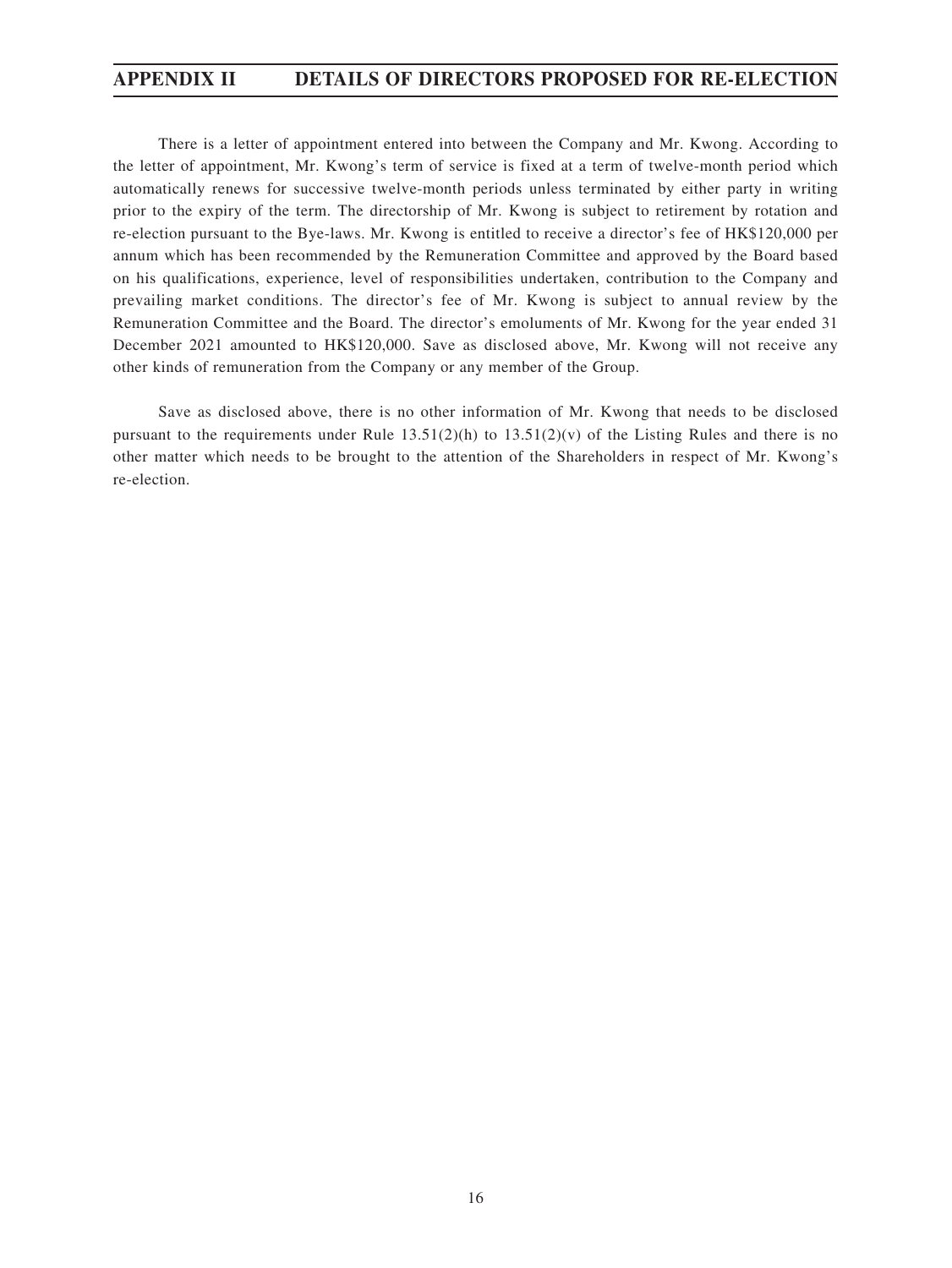# **DE EPI (Holdings) Limited**<br>長盈集團(控股)有限公司\*

*(Incorporated in Bermuda with limited liability)* **(Stock Code: 689)**

**NOTICE IS HEREBY GIVEN** that an annual general meeting (the "**AGM**" or "**Meeting**") of EPI (Holdings) Limited (the "**Company**") will be held with a combination of an in-room meeting at Room 2107, 21st Floor, Great Eagle Centre, 23 Harbour Road, Wanchai, Hong Kong and an online virtual meeting via electronic facilities at 3:00 p.m. on Thursday, 30 June 2022 for the following purposes:

# **ORDINARY RESOLUTIONS**

- 1. To receive, consider and adopt the audited consolidated financial statements of the Company and the report of the directors and of the auditor for the year ended 31 December 2021.
- 2. To re-elect the retiring directors and to authorise the Board of Directors to fix the remuneration of the directors of the Company.
- 3. To re-appoint Moore Stephens CPA Limited as auditor of the Company and to authorise the Board of Directors to fix its remuneration.
- 4. To consider as special business and, if thought fit, pass with or without amendments, the following resolution as ordinary resolution:

# "**THAT**:

- (a) subject to paragraph (c) of this resolution and pursuant to the Rules Governing the Listing of Securities on The Stock Exchange of Hong Kong Limited, the exercise by the directors of the Company (the "**Directors**") during the Relevant Period (as hereinafter defined) of all the powers of the Company to allot, issue and deal with authorised and unissued shares in the share capital of the Company and to make or grant offers, agreements and options (including bonds, warrants, debentures, notes and any securities carrying rights to subscribe for or convert or exercise into shares of the Company) which might require the exercise of such powers be and is hereby generally and unconditionally approved;
- (b) the approval in paragraph (a) of this resolution shall authorise the Directors to make or grant offers, agreements and options (including bonds, warrants, debentures, notes and any securities carrying rights to subscribe for or convert or exercise into shares of the Company) during the Relevant Period (as hereinafter defined) which would or might require the exercise of such powers after the end of the Relevant Period (as hereinafter defined);

<sup>\*</sup> *For identification purpose only*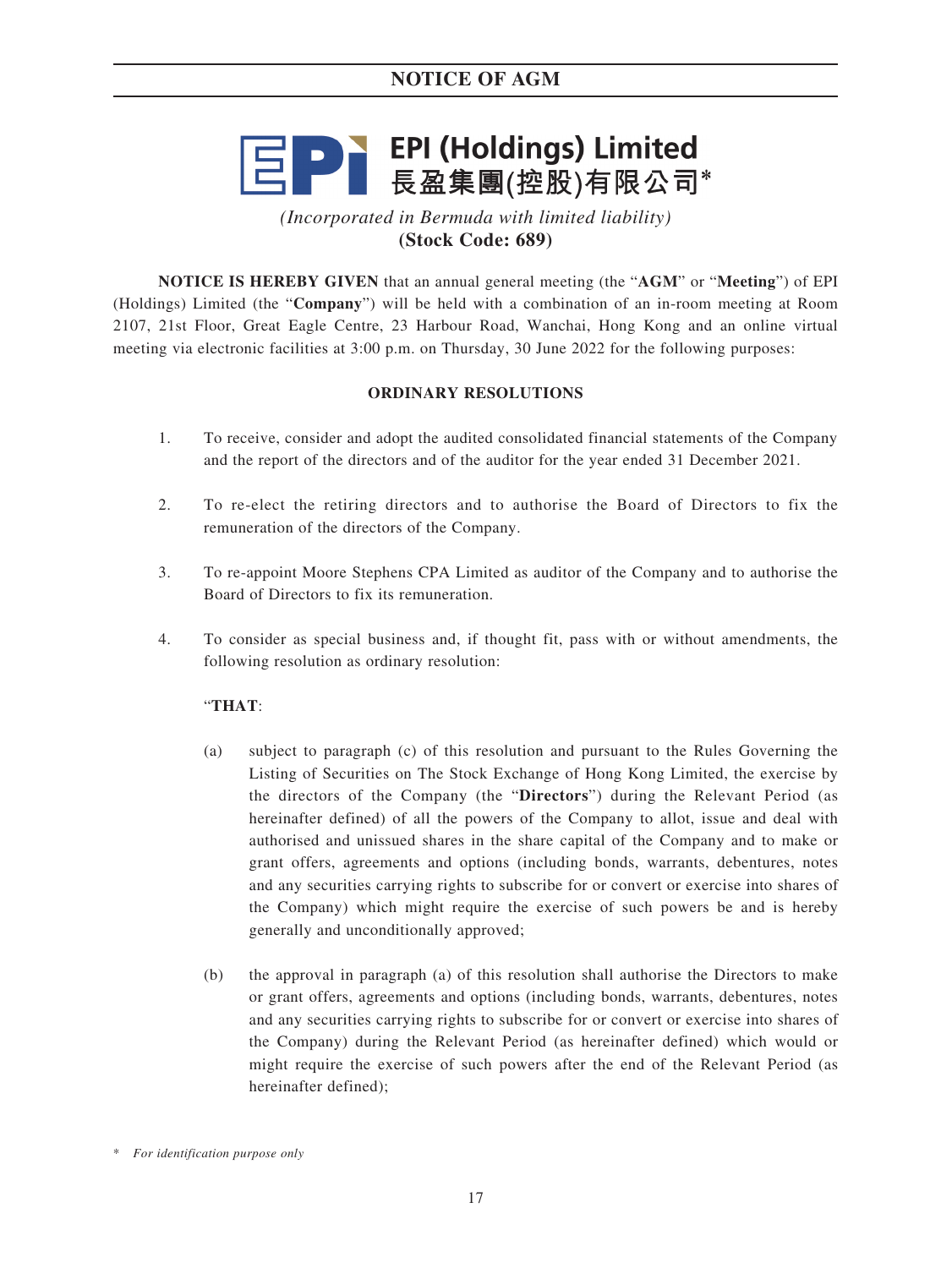- (c) the total number of shares of the Company allotted and issued or agreed conditionally or unconditionally to be allotted and issued by the Directors pursuant to the approval in paragraph (a) of this resolution, otherwise than pursuant to:
	- (i) a Rights Issue (as hereinafter defined);
	- (ii) the exercise of options under a share option scheme of the Company;
	- (iii) the exercise of rights of subscription or conversion under the terms of any securities issued by the Company which are convertible or exercisable into shares of the Company; or
	- (iv) any scrip dividend scheme or similar arrangement providing for the allotment of shares of the Company in lieu of the whole or part of a dividend on the shares of the Company in accordance with the Bye-laws of the Company from time to time,

shall not exceed 20% of the total number of issued shares of the Company as at the date of passing of this resolution and the said approval shall be limited accordingly; and

(d) for the purpose of this resolution:

"**Relevant Period**" means the period from the date of passing of this resolution until whichever is the earliest of:

- (i) the conclusion of the next annual general meeting of the Company;
- (ii) the revocation or variation of the authority given to the Directors under this resolution by an ordinary resolution passed by the Company's shareholders in general meetings; or
- (iii) the expiration of the period within which the next annual general meeting of the Company is required by the Bye-laws of the Company or any applicable laws to be held.

"**Rights Issue**" means an offer of shares open for a period fixed by the Directors to holders of shares of the Company or any class thereof on the register of members on a fixed record date in proportion to their then holdings of such shares or class thereof (subject to such exclusions or other arrangements as the Directors may deem necessary or expedient in relation to fractional entitlements or having regard to any restrictions or obligations under the laws of any relevant jurisdiction or the requirements of any recognised regulatory body or any stock exchange)."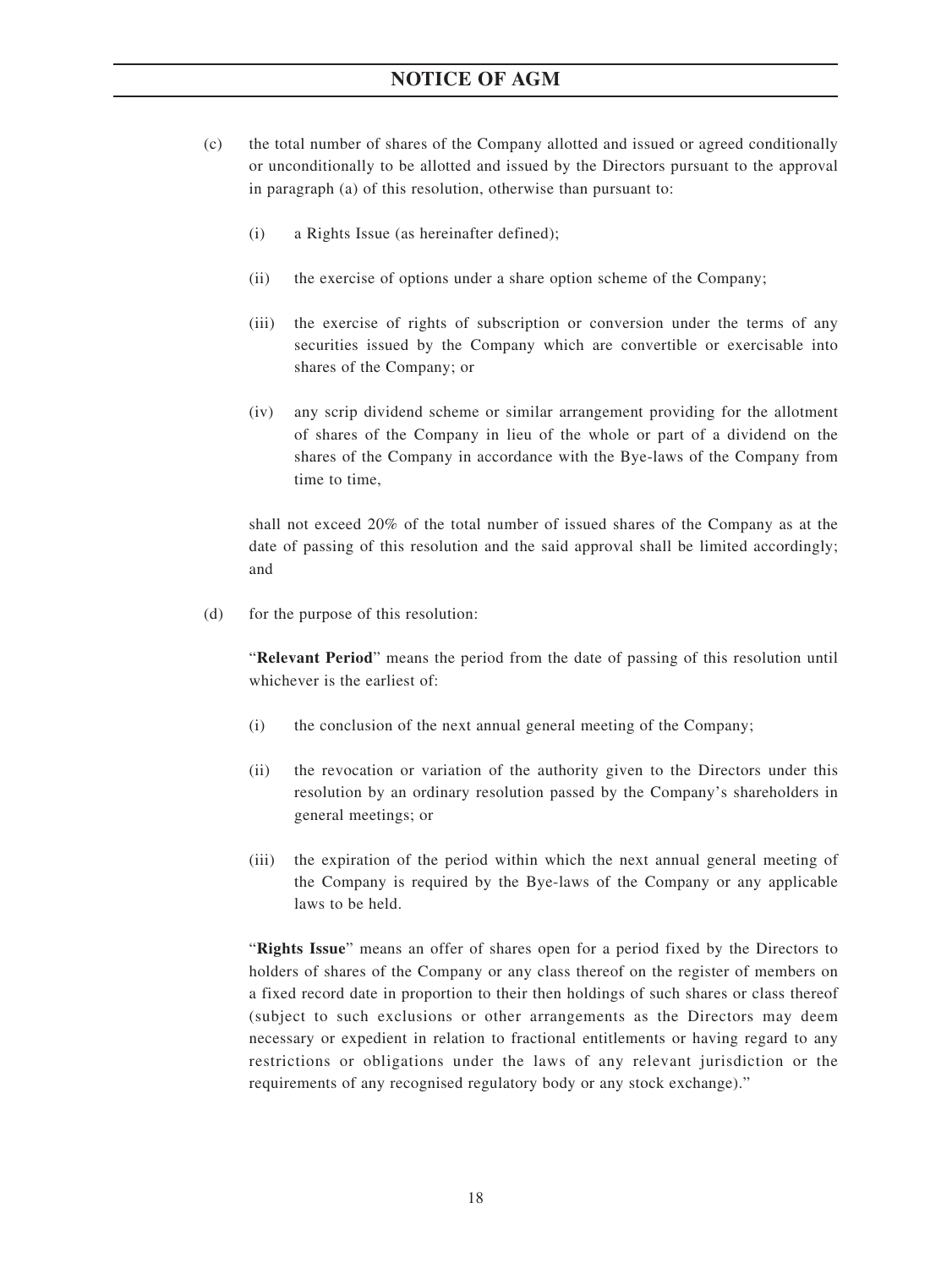5. To consider as special business and, if thought fit, pass with or without amendments, the following resolution as ordinary resolution:

## "**THAT**:

- (a) subject to paragraph (b) of this resolution, the exercise by the directors of the Company (the "**Directors**") during the Relevant Period (as hereinafter defined) of all the powers of the Company to repurchase its shares, subject to and in accordance with the applicable laws, rules and regulations, be and is hereby generally and unconditionally approved;
- (b) the total number of shares of the Company to be repurchased pursuant to the approval in paragraph (a) of this resolution shall not exceed 10% of the total number of issued shares of the Company as at the date of passing of this resolution and the said approval shall be limited accordingly; and
- (c) for the purpose of this resolution:

"**Relevant Period**" means the period from the date of passing of this resolution until whichever is the earliest of:

- (i) the conclusion of the next annual general meeting of the Company;
- (ii) the revocation or variation of the authority given to the Directors under this resolution by an ordinary resolution passed by the Company's shareholders in general meetings; or
- (iii) the expiration of the period within which the next annual general meeting of the Company is required by the Bye-laws of the Company or any applicable laws to be held."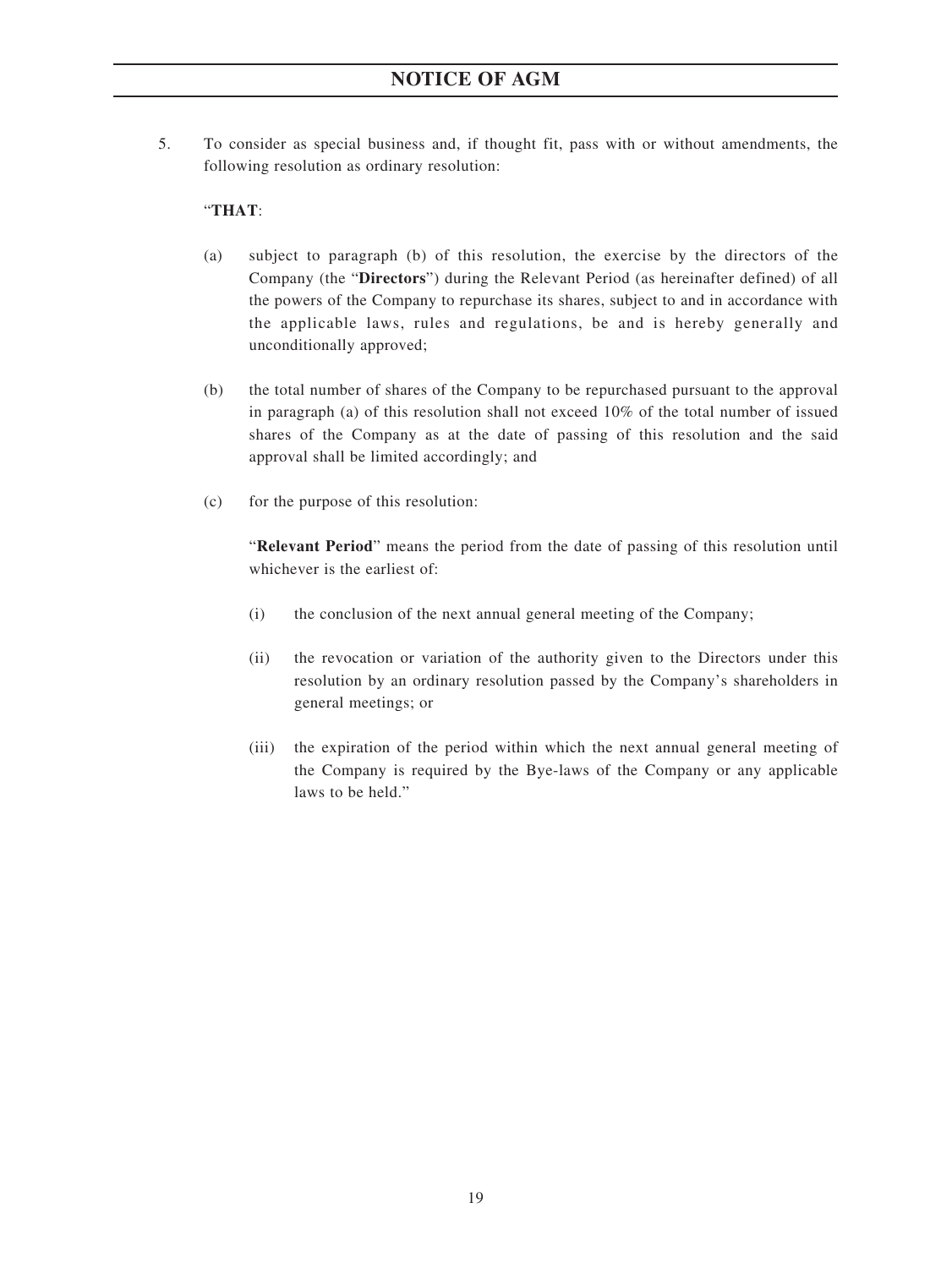6. To consider as special business and, if thought fit, pass with or without amendments, the following resolution as ordinary resolution:

"**THAT** conditional upon the passing of the resolutions numbered 4 and 5 set out in the notice convening this meeting (the "**Notice**"), the general mandate referred to in the resolution numbered 4 of the Notice be and is hereby extended by the addition to the total number of shares which may be allotted and issued or agreed conditionally or unconditionally to be allotted and issued by the directors of the Company pursuant to such general mandate of an amount representing the total number of shares repurchased by the Company pursuant to the general mandate referred to in the resolution numbered 5 of the Notice, provided that such amount shall not exceed 10% of the total number of issued shares of the Company as at the date of passing of this resolution."

> By Order of the Board **EPI (Holdings) Limited Sue Ka Lok** *Executive Director*

Hong Kong, 27 May 2022

*Principal Place of Business in Hong Kong:* Room 2107, 21st Floor Great Eagle Centre 23 Harbour Road Wanchai Hong Kong

*Registered Office:* Clarendon House 2 Church Street Hamilton HM11 Bermuda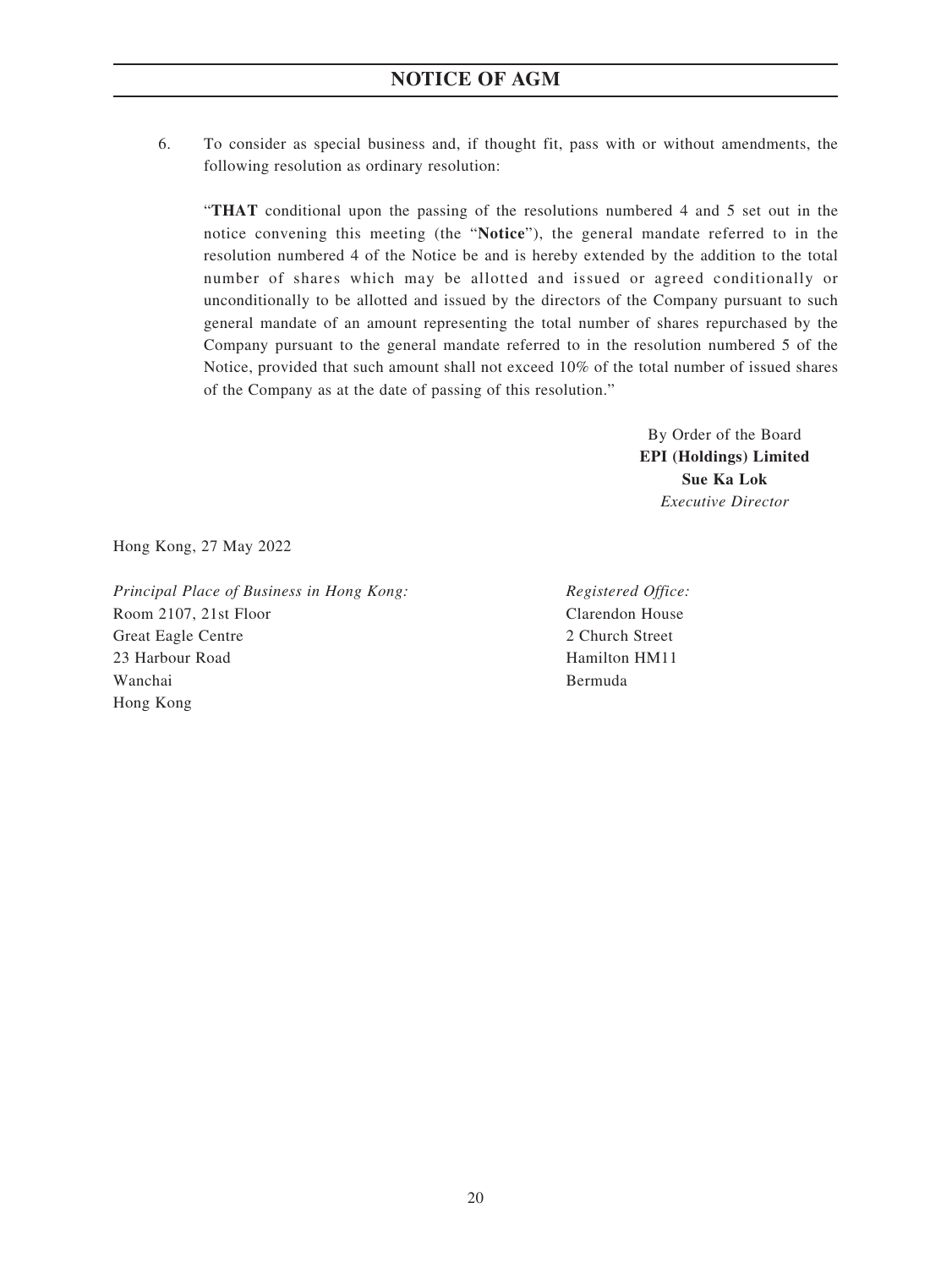*Notes:*

- 1. Any member of the Company entitled to attend and vote at the Meeting is entitled to appoint another person as his/her/its proxy to attend and vote instead of him/her/it. A member of the Company who is the holder of two or more shares of the Company may appoint more than one proxy to represent him/her/it to attend and vote on his/her/its behalf at the Meeting. A proxy need not be a member of the Company. In addition, a proxy or proxies representing either a member of the Company who is an individual or a member of the Company which is a corporation is entitled to exercise the same powers on behalf of the member of the Company which he/she/it or they represent(s) as such member of the Company could exercise. However, given the special arrangements adopted by the Company as set out in the section headed "Special Arrangements for the AGM" of this circular (of which this notice forms part), the Company strongly encourages shareholders to exercise their rights to attend and vote at the Meeting via electronic facilities, if a shareholder wishes to vote on any resolution at the AGM by proxy, he/she/it should complete the proxy form and is strongly encouraged to appoint the Chairman of the AGM as his/her/its proxy to exercise his/her/its right to vote at the AGM in accordance with his/her/its instructions.
- 2. The instrument appointing a proxy shall be in writing under the hand of the appointor or of his/her/its attorney duly authorised in writing or, if the appointor is a corporation, either under its common seal or under the hand of an officer or attorney duly authorised to sign the same. In the case of an instrument of proxy purporting to be signed on behalf of a corporation by an officer thereof, it shall be assumed, unless the contrary appears, that such officer was duly authorised to sign such instrument of proxy on behalf of the corporation without further evidence of the fact.
- 3. In order to be valid, you are requested to (a) deliver the signed proxy form and the power of attorney or other authority, if any, under which it is signed, or a notarially certified copy of such power or authority, together with such evidence as the Board of Directors of the Company may require under the Bye-laws of the Company, to the Hong Kong branch share registrar and transfer office of the Company, Tricor Tengis Limited at Level 54, Hopewell Centre, 183 Queen's Road East, Hong Kong in accordance with the instructions printed thereon; or (b) submit the proxy form electronically at https:// spot-emeeting.tricor.hk/#/689 in accordance with the instructions printed on the accompanying notification letter, in each case as soon as possible and in any event not less than 48 hours before the time appointed for holding of the AGM or any adjournment thereof.
- 4. Delivery of a proxy form or submit the proxy form electronically shall not preclude a member of the Company from attending and voting at the Meeting or any adjournment thereof or upon the poll concerned and, in such event, the instrument appointing a proxy shall be deemed to be revoked.
- 5. Where there are joint registered holders of any share(s) of the Company, any one of such persons may vote, either personally or by proxy, in respect of such share(s) of the Company as if he/she/it were solely entitled thereto, but if more than one of such joint holders be attending the Meeting or by proxy, that one of the said persons so attend whose name stands first on the register of members of the Company in respect of such share(s) of the Company shall alone be entitled to vote in respect thereof.
- 6. In order to be eligible to attend and vote at the Meeting, all unregistered holders of the shares of the Company shall ensure that all transfer documents accompanied by the relevant share certificates must be lodged with the Hong Kong branch share registrar and transfer office of the Company, Tricor Tengis Limited, at Level 54, Hopewell Centre, 183 Queen's Road East, Hong Kong for registration not later than 4:30 p.m. on Friday, 24 June 2022.
- 7. In case of Typhoon Signal no. 8 or above is hoisted, or a Black Rainstorm Warning Signal or "extreme conditions" caused by a super typhoon announced by the Government is/are in force in Hong Kong at or at any time after 12:00 noon on the date of the AGM, the AGM will be adjourned. The Company will post an announcement on the website of the Company and The Stock Exchange of Hong Kong Limited to notify shareholders of the date, time and place of the adjourned meeting.
- 8. Owing to the constantly evolving COVID-19 pandemic situation in Hong Kong, the Company may be required to change or adopt contingency plans for the AGM arrangements at short notice. Shareholders are advised to check the announcements published by the Company for any future updates on the AGM arrangement.
- 9. The Chinese version of this notice is for reference only. If there is any inconsistency between the English and the Chinese versions, the English version shall prevail.
- 10. As at the date of this notice, the Board of Directors of the Company comprises three Executive Directors, namely Mr. Sue Ka Lok, Mr. Yiu Chun Kong and Mr. Chan Shui Yuen; and three Independent Non-executive Directors, namely Mr. Pun Chi Ping, Ms. Leung Pik Har, Christine and Mr. Kwong Tin Lap.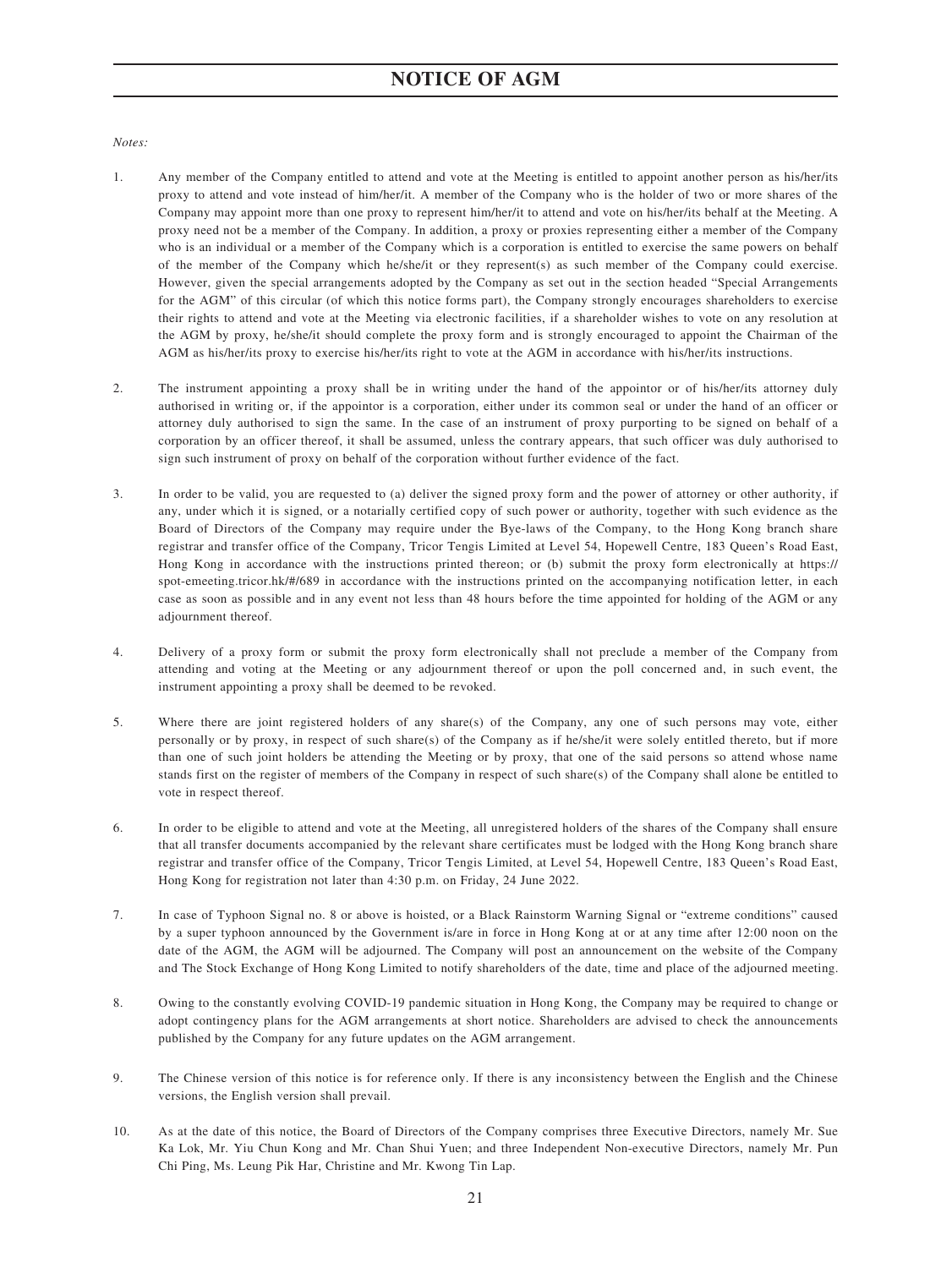The Company does not in any way wish to diminish the opportunity available to shareholders to exercise their rights and to vote, but is conscious of the need to protect the AGM attendees from possible exposure to the COVID-19 pandemic. For the sake of health and safety of the AGM attendees, and in light of the latest Prevention and Control of Disease (Prohibition on Gathering) Regulation (Chapter 599G of the Laws of Hong Kong), the Company would be adapting the arrangements for the AGM to minimise attendance in person, while still enabling shareholders to vote and ask questions. Details of the special arrangements for the AGM are set out below.

#### **ATTENDING THE AGM BY MEANS OF ELECTRONIC FACILITIES**

The AGM will be a hybrid meeting using the e-Meeting System provided by Tricor Tengis Limited, the Hong Kong branch share registrar and transfer office of the Company, which allows Shareholders to participate in the AGM online in a convenient and efficient way from anywhere with an internet connection, in addition to the traditional physical attendance at the AGM.

The Company strongly encourages shareholders to attend, participate and vote at the AGM through online access by visiting the e-Meeting System, instead of attending the AGM in person which may or may not be possible subject to restrictive measures on social distancing imposed by the Government from time to time. Physical attendance is not necessary for the purpose of exercising shareholder rights. Tricor Tengis Limited. Shareholders participating in the AGM using the e-Meeting System will also be counted towards the quorum and they will be able to submit questions and cast their votes through the e-Meeting System.

The e-Meeting System permits a "split vote" on a resolution, in other words, a shareholder casting his/her/its votes through the e-Meeting System does not have to vote all of his/her/its shares in the same way (i.e. "**For**" or "**Against**"). In the case of a proxy/corporate representative, he/she can vote such number of shares in respect of which he/she has been appointed as a proxy/ corporate representative. Votes cast through the e-Meeting System are irrevocable once the votes have been casted. The e-Meeting System will be opened for registered shareholders and non-registered shareholders (see below for login details and arrangements) to log in approximately 30 minutes prior to the commencement of the AGM and can be accessed from any location with internet connection by a mobile phone, tablet or computer device. Shareholders should allow ample time to check into the e-Meeting System to complete the related procedures.

#### **Registered shareholders**

Registered shareholders will be able to attend the AGM, submit questions and vote online through the e-Meeting System. Each registered shareholder's personalised username and password will be sent to him/her/it under separate letter.

Registered shareholders who do not receive their personalised username or password by 3:00 p.m. on Wednesday, 29 June 2022 may contact Tricor Tengis Limited for assistance at +852 2980 1333 between 9:00 a.m. to 5:00 p.m. (on a business day) or by email to is-enquiries@hk.tricorglobal.com.

#### **Non-registered shareholders**

Non-registered shareholders whose shares are held in the Central Clearing and Settlement System through bank, stockbroker, custodians or Hong Kong Securities Clearing Company Limited (collectively the "**Intermediary**") may also be able to attend the AGM, submit questions and vote online through the e-Meeting System. In this regard, they should:

- (i) contact and instruct their Intermediary to appoint themselves as proxy or corporate representative to attend the AGM; and
- (ii) provide their email addresses to their Intermediary before the time limit required by the relevant Intermediary.